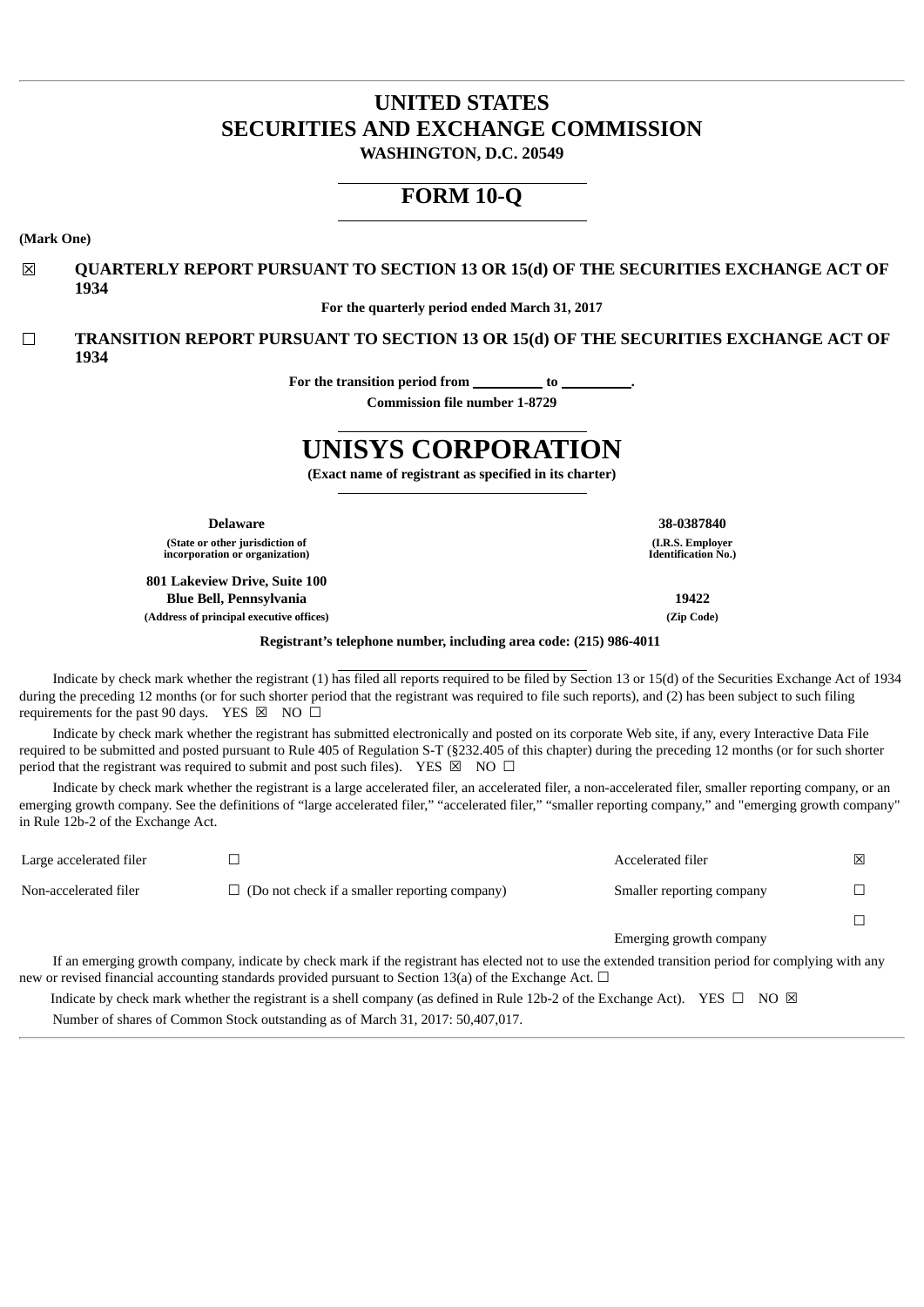### **Part I - FINANCIAL INFORMATION Item 1. Financial Statements**

#### **UNISYS CORPORATION CONSOLIDATED BALANCE SHEETS (Unaudited) (Millions)**

|                                                |                   | March 31, 2017 |    | December 31, 2016 |  |  |
|------------------------------------------------|-------------------|----------------|----|-------------------|--|--|
| <b>Assets</b>                                  |                   |                |    |                   |  |  |
| Current assets                                 |                   |                |    |                   |  |  |
| Cash and cash equivalents                      | \$                | 302.0          | \$ | 370.6             |  |  |
| Accounts and notes receivable, net             |                   | 504.9          |    | 505.8             |  |  |
| Inventories:                                   |                   |                |    |                   |  |  |
| Parts and finished equipment                   |                   | 18.5           |    | 14.0              |  |  |
| Work in process and materials                  |                   | 10.9           |    | 15.0              |  |  |
| Prepaid expenses and other current assets      |                   | 121.8          |    | 121.9             |  |  |
| Total                                          |                   | 958.1          |    | 1,027.3           |  |  |
| Properties                                     |                   | 902.5          |    | 886.6             |  |  |
| Less-Accumulated depreciation and amortization |                   | 749.2          |    | 741.3             |  |  |
| Properties, net                                |                   | 153.3          |    | 145.3             |  |  |
| Outsourcing assets, net                        |                   | 164.8          |    | 172.5             |  |  |
| Marketable software, net                       |                   | 135.1          |    | 137.0             |  |  |
| Prepaid postretirement assets                  |                   | 36.7           |    | 33.3              |  |  |
| Deferred income taxes                          |                   | 144.0          |    | 146.1             |  |  |
| Goodwill                                       |                   | 179.5          |    | 178.6             |  |  |
| Restricted cash                                |                   | 33.5           |    | $30.5*$           |  |  |
| Other long-term assets                         |                   | 157.3          |    | 151.0*            |  |  |
| Total                                          | \$                | 1,962.3        | \$ | 2,021.6           |  |  |
| <b>Liabilities and deficit</b>                 |                   |                |    |                   |  |  |
| <b>Current liabilities</b>                     |                   |                |    |                   |  |  |
| Current maturities of long-term-debt           | $\boldsymbol{\$}$ | 106.3          | \$ | 106.0             |  |  |
| Accounts payable                               |                   | 200.1          |    | 189.0             |  |  |
| Deferred revenue                               |                   | 333.3          |    | 337.4             |  |  |
| Other accrued liabilities                      |                   | 299.1          |    | 349.2             |  |  |
| Total                                          |                   | 938.8          |    | 981.6             |  |  |
| Long-term debt                                 |                   | 195.1          |    | 194.0             |  |  |
| Long-term postretirement liabilities           |                   | 2,258.5        |    | 2,292.6           |  |  |
| Long-term deferred revenue                     |                   | 110.6          |    | 117.6             |  |  |
| Other long-term liabilities                    |                   | 86.0           |    | 83.2              |  |  |
| Commitments and contingencies                  |                   |                |    |                   |  |  |
| Deficit                                        |                   |                |    |                   |  |  |
| Common stock, shares issued:                   |                   |                |    |                   |  |  |
| 2017; 53.3, 2016; 52.8                         |                   | 0.5            |    | $0.5\,$           |  |  |
| Accumulated deficit                            |                   | (1,930.5)      |    | (1,893.4)         |  |  |
| Treasury stock, shares at cost:                |                   |                |    |                   |  |  |
| 2017; 2.9, 2016; 2.7                           |                   | (102.5)        |    | (100.5)           |  |  |
| Paid-in capital                                |                   | 4,518.5        |    | 4,515.2           |  |  |
| Accumulated other comprehensive loss           |                   | (4,099.5)      |    | (4, 152.8)        |  |  |
| Total Unisys stockholders' deficit             |                   | (1,613.5)      |    | (1,631.0)         |  |  |
| Noncontrolling interests                       |                   | (13.2)         |    | (16.4)            |  |  |
| <b>Total deficit</b>                           |                   | (1,626.7)      |    | (1,647.4)         |  |  |
| Total                                          | \$                | 1,962.3        | \$ | 2,021.6           |  |  |

See notes to consolidated financial statements.

\* Changed to conform to the current-year presentation. See Note 11.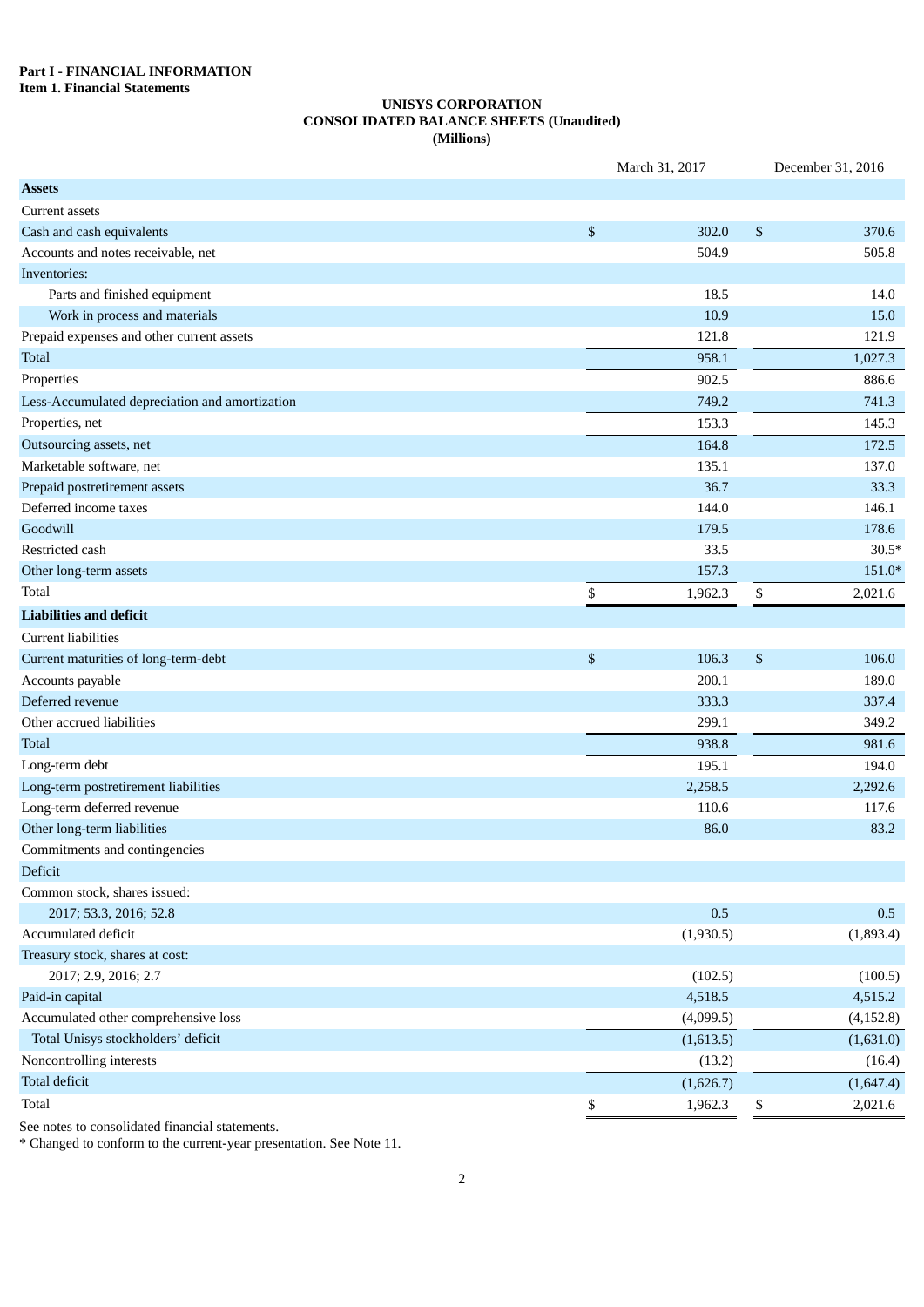## **UNISYS CORPORATION CONSOLIDATED STATEMENTS OF INCOME (Unaudited) (Millions, except per share data)**

|                                                     |              | Three Months Ended<br>March 31, |
|-----------------------------------------------------|--------------|---------------------------------|
|                                                     | 2017         | 2016                            |
| Revenue                                             |              |                                 |
| <b>Services</b>                                     | \$<br>585.3  | \$<br>595.1                     |
| Technology                                          | 79.2         | 71.7                            |
|                                                     | 664.5        | 666.8                           |
| Costs and expenses                                  |              |                                 |
| Cost of revenue:                                    |              |                                 |
| <b>Services</b>                                     | 504.5        | 533.7                           |
| Technology                                          | 39.8         | 34.6                            |
|                                                     | 544.3        | 568.3                           |
| Selling, general and administrative                 | 109.1        | 110.1                           |
| Research and development                            | 13.8         | 16.0                            |
|                                                     | 667.2        | 694.4                           |
| <b>Operating loss</b>                               | (2.7)        | (27.6)                          |
| Interest expense                                    | 5.7          | 4.4                             |
| Other income (expense), net                         | (8.4)        | (1.2)                           |
| Loss before income taxes                            | (16.8)       | (33.2)                          |
| Provision for income taxes                          | 12.9         | 5.5                             |
| Consolidated net loss                               | (29.7)       | (38.7)                          |
| Net income attributable to noncontrolling interests | 3.0          | 1.2                             |
| Net loss attributable to Unisys Corporation         | \$<br>(32.7) | (39.9)<br>\$                    |
| Loss per share attributable to Unisys Corporation   |              |                                 |
| <b>Basic</b>                                        | \$<br>(0.65) | (0.80)<br>\$                    |
| <b>Diluted</b>                                      | \$<br>(0.65) | \$<br>(0.80)                    |

See notes to consolidated financial statements.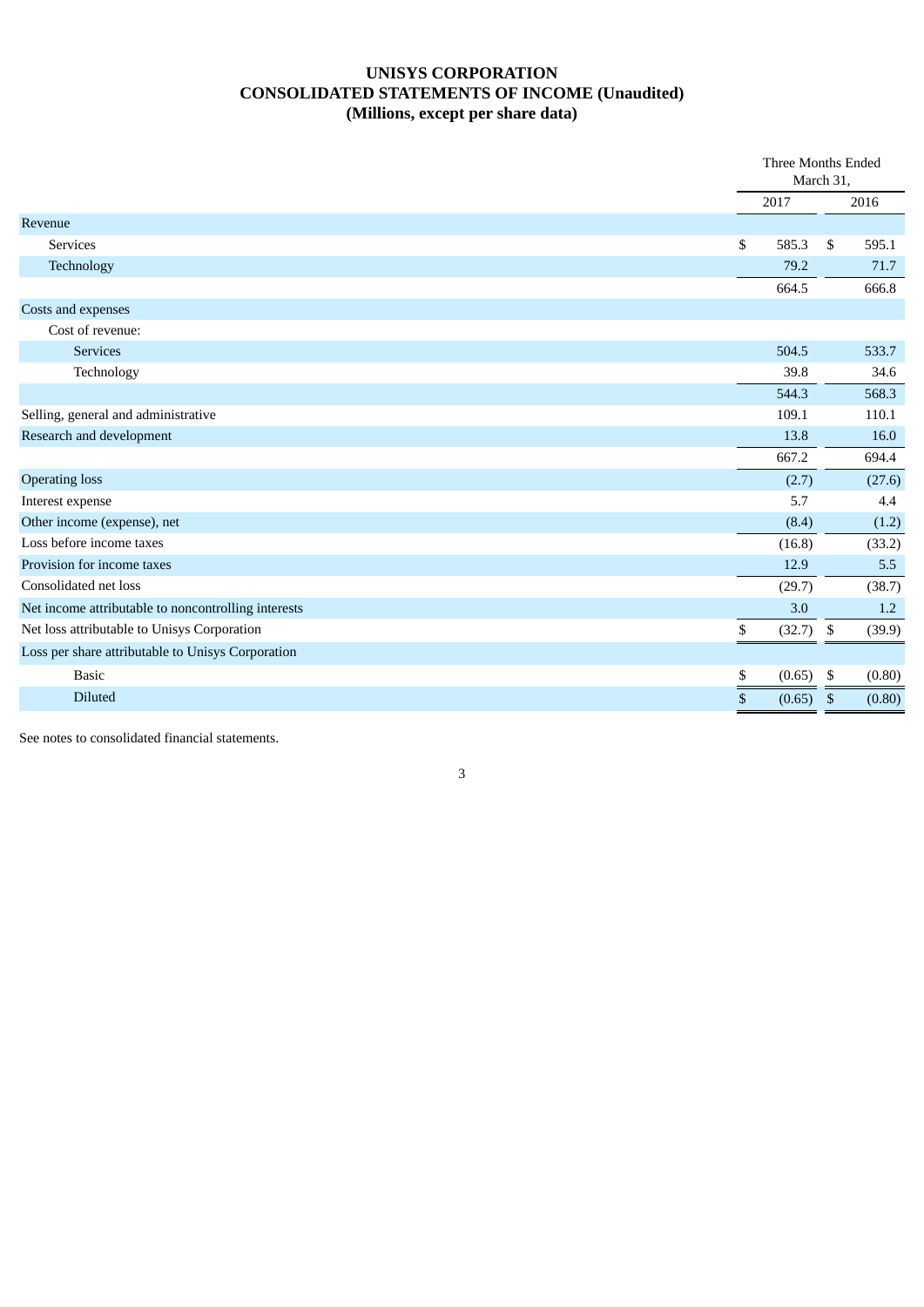## **UNISYS CORPORATION CONSOLIDATED STATEMENTS OF COMPREHENSIVE INCOME (Unaudited) (Millions)**

|                                                                             | Three Months Ended<br>March 31, |        |     |        |
|-----------------------------------------------------------------------------|---------------------------------|--------|-----|--------|
|                                                                             |                                 | 2017   |     | 2016   |
| Consolidated net loss                                                       |                                 | (29.7) | - S | (38.7) |
| Other comprehensive income                                                  |                                 |        |     |        |
| Foreign currency translation                                                |                                 | 31.1   |     | 10.5   |
| Postretirement adjustments, net of tax of \$(1.0) in 2017 and \$2.7 in 2016 |                                 | 22.4   |     | 45.5   |
| Total other comprehensive income                                            |                                 | 53.5   |     | 56.0   |
| Comprehensive income                                                        |                                 | 23.8   |     | 17.3   |
| Less comprehensive income attributable to noncontrolling interests          |                                 | (3.2)  |     | (1.2)  |
| Comprehensive income attributable to Unisys Corporation                     |                                 | 20.6   |     | 16.1   |

See notes to consolidated financial statements.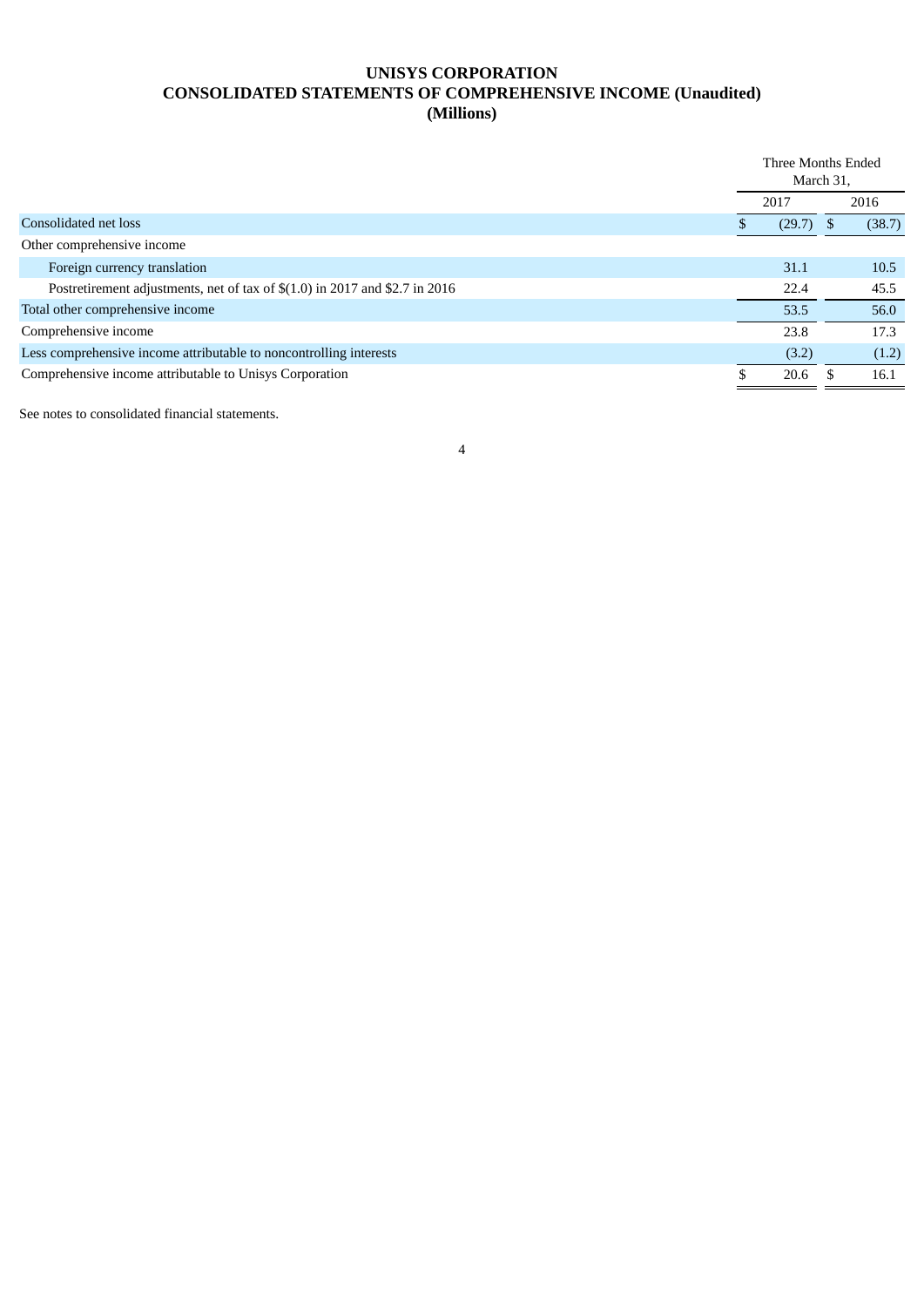## **UNISYS CORPORATION CONSOLIDATED STATEMENTS OF CASH FLOWS (Unaudited) (Millions)**

| 2017<br>2016<br><b>Cash flows from operating activities</b><br>Consolidated net loss<br>\$<br>(29.7)<br>- \$<br>(38.7)<br>Add (deduct) items to reconcile consolidated net loss to net cash provided by (used for) operating<br>activities:<br>Foreign currency transaction losses<br>5.3<br>0.1<br>Non-cash interest expense<br>2.0<br>0.7<br>Employee stock compensation<br>3.7<br>3.2<br>Depreciation and amortization of properties<br>10.1<br>9.6<br>Depreciation and amortization of outsourcing assets<br>12.9<br>11.1<br>Amortization of marketable software<br>15.7<br>16.4<br>Other non-cash operating activities<br>(1.1)<br>0.3<br>3.8<br>Loss on disposal of capital assets<br>0.3<br>Pension contributions<br>(28.9)<br>(31.6)<br>20.3<br>24.5<br>Pension expense<br>Decrease (increase) in deferred income taxes, net<br>2.2<br>(6.9)<br>Decrease in receivables, net<br>0.1<br>69.4<br>Decrease (increase) in inventories<br>0.1<br>(1.9) |                                                            | Three Months Ended March 31, |        |  |            |  |
|-----------------------------------------------------------------------------------------------------------------------------------------------------------------------------------------------------------------------------------------------------------------------------------------------------------------------------------------------------------------------------------------------------------------------------------------------------------------------------------------------------------------------------------------------------------------------------------------------------------------------------------------------------------------------------------------------------------------------------------------------------------------------------------------------------------------------------------------------------------------------------------------------------------------------------------------------------------|------------------------------------------------------------|------------------------------|--------|--|------------|--|
|                                                                                                                                                                                                                                                                                                                                                                                                                                                                                                                                                                                                                                                                                                                                                                                                                                                                                                                                                           |                                                            |                              |        |  |            |  |
|                                                                                                                                                                                                                                                                                                                                                                                                                                                                                                                                                                                                                                                                                                                                                                                                                                                                                                                                                           |                                                            |                              |        |  |            |  |
|                                                                                                                                                                                                                                                                                                                                                                                                                                                                                                                                                                                                                                                                                                                                                                                                                                                                                                                                                           |                                                            |                              |        |  |            |  |
|                                                                                                                                                                                                                                                                                                                                                                                                                                                                                                                                                                                                                                                                                                                                                                                                                                                                                                                                                           |                                                            |                              |        |  |            |  |
|                                                                                                                                                                                                                                                                                                                                                                                                                                                                                                                                                                                                                                                                                                                                                                                                                                                                                                                                                           |                                                            |                              |        |  |            |  |
|                                                                                                                                                                                                                                                                                                                                                                                                                                                                                                                                                                                                                                                                                                                                                                                                                                                                                                                                                           |                                                            |                              |        |  |            |  |
|                                                                                                                                                                                                                                                                                                                                                                                                                                                                                                                                                                                                                                                                                                                                                                                                                                                                                                                                                           |                                                            |                              |        |  |            |  |
|                                                                                                                                                                                                                                                                                                                                                                                                                                                                                                                                                                                                                                                                                                                                                                                                                                                                                                                                                           |                                                            |                              |        |  |            |  |
|                                                                                                                                                                                                                                                                                                                                                                                                                                                                                                                                                                                                                                                                                                                                                                                                                                                                                                                                                           |                                                            |                              |        |  |            |  |
|                                                                                                                                                                                                                                                                                                                                                                                                                                                                                                                                                                                                                                                                                                                                                                                                                                                                                                                                                           |                                                            |                              |        |  |            |  |
|                                                                                                                                                                                                                                                                                                                                                                                                                                                                                                                                                                                                                                                                                                                                                                                                                                                                                                                                                           |                                                            |                              |        |  |            |  |
|                                                                                                                                                                                                                                                                                                                                                                                                                                                                                                                                                                                                                                                                                                                                                                                                                                                                                                                                                           |                                                            |                              |        |  |            |  |
|                                                                                                                                                                                                                                                                                                                                                                                                                                                                                                                                                                                                                                                                                                                                                                                                                                                                                                                                                           |                                                            |                              |        |  |            |  |
|                                                                                                                                                                                                                                                                                                                                                                                                                                                                                                                                                                                                                                                                                                                                                                                                                                                                                                                                                           |                                                            |                              |        |  |            |  |
|                                                                                                                                                                                                                                                                                                                                                                                                                                                                                                                                                                                                                                                                                                                                                                                                                                                                                                                                                           |                                                            |                              |        |  |            |  |
|                                                                                                                                                                                                                                                                                                                                                                                                                                                                                                                                                                                                                                                                                                                                                                                                                                                                                                                                                           |                                                            |                              |        |  |            |  |
|                                                                                                                                                                                                                                                                                                                                                                                                                                                                                                                                                                                                                                                                                                                                                                                                                                                                                                                                                           |                                                            |                              |        |  |            |  |
|                                                                                                                                                                                                                                                                                                                                                                                                                                                                                                                                                                                                                                                                                                                                                                                                                                                                                                                                                           | Decrease in accounts payable and other accrued liabilities |                              | (50.0) |  | $(34.8)$ * |  |
| (Decrease) increase in other liabilities<br>(10.3)<br>3.4                                                                                                                                                                                                                                                                                                                                                                                                                                                                                                                                                                                                                                                                                                                                                                                                                                                                                                 |                                                            |                              |        |  |            |  |
| (Increase) decrease in other assets<br>$5.0*$<br>(1.4)                                                                                                                                                                                                                                                                                                                                                                                                                                                                                                                                                                                                                                                                                                                                                                                                                                                                                                    |                                                            |                              |        |  |            |  |
| Net cash (used for) provided by operating activities<br>(41.0)<br>$25.9*$                                                                                                                                                                                                                                                                                                                                                                                                                                                                                                                                                                                                                                                                                                                                                                                                                                                                                 |                                                            |                              |        |  |            |  |
| <b>Cash flows from investing activities</b>                                                                                                                                                                                                                                                                                                                                                                                                                                                                                                                                                                                                                                                                                                                                                                                                                                                                                                               |                                                            |                              |        |  |            |  |
| Proceeds from investments<br>1,218.9<br>1,365.0                                                                                                                                                                                                                                                                                                                                                                                                                                                                                                                                                                                                                                                                                                                                                                                                                                                                                                           |                                                            |                              |        |  |            |  |
| Purchases of investments<br>(1,211.5)<br>(1,367.8)                                                                                                                                                                                                                                                                                                                                                                                                                                                                                                                                                                                                                                                                                                                                                                                                                                                                                                        |                                                            |                              |        |  |            |  |
| Investment in marketable software<br>(13.8)<br>(14.3)                                                                                                                                                                                                                                                                                                                                                                                                                                                                                                                                                                                                                                                                                                                                                                                                                                                                                                     |                                                            |                              |        |  |            |  |
| Capital additions of properties<br>(8.5)<br>(6.6)                                                                                                                                                                                                                                                                                                                                                                                                                                                                                                                                                                                                                                                                                                                                                                                                                                                                                                         |                                                            |                              |        |  |            |  |
| Capital additions of outsourcing assets<br>(12.9)<br>(15.1)                                                                                                                                                                                                                                                                                                                                                                                                                                                                                                                                                                                                                                                                                                                                                                                                                                                                                               |                                                            |                              |        |  |            |  |
| Other<br>(0.3)<br>$(0.2)$ *                                                                                                                                                                                                                                                                                                                                                                                                                                                                                                                                                                                                                                                                                                                                                                                                                                                                                                                               |                                                            |                              |        |  |            |  |
| Net cash used for investing activities<br>(28.1)<br>$(39.0)*$                                                                                                                                                                                                                                                                                                                                                                                                                                                                                                                                                                                                                                                                                                                                                                                                                                                                                             |                                                            |                              |        |  |            |  |
| <b>Cash flows from financing activities</b>                                                                                                                                                                                                                                                                                                                                                                                                                                                                                                                                                                                                                                                                                                                                                                                                                                                                                                               |                                                            |                              |        |  |            |  |
| Proceeds from issuance of long-term debt<br>190.0                                                                                                                                                                                                                                                                                                                                                                                                                                                                                                                                                                                                                                                                                                                                                                                                                                                                                                         |                                                            |                              |        |  |            |  |
| Payments for capped call transactions<br>(24.3)                                                                                                                                                                                                                                                                                                                                                                                                                                                                                                                                                                                                                                                                                                                                                                                                                                                                                                           |                                                            |                              |        |  |            |  |
| Issuance costs relating to long-term debt<br>(6.2)                                                                                                                                                                                                                                                                                                                                                                                                                                                                                                                                                                                                                                                                                                                                                                                                                                                                                                        |                                                            |                              |        |  |            |  |
| Payments of long-term debt<br>(0.7)<br>(0.7)                                                                                                                                                                                                                                                                                                                                                                                                                                                                                                                                                                                                                                                                                                                                                                                                                                                                                                              |                                                            |                              |        |  |            |  |
| Other<br>(2.1)<br>$(0.4)$ *                                                                                                                                                                                                                                                                                                                                                                                                                                                                                                                                                                                                                                                                                                                                                                                                                                                                                                                               |                                                            |                              |        |  |            |  |
| Net cash (used for) provided by financing activities<br>158.4*<br>(2.8)                                                                                                                                                                                                                                                                                                                                                                                                                                                                                                                                                                                                                                                                                                                                                                                                                                                                                   |                                                            |                              |        |  |            |  |
| Effect of exchange rate changes on cash, cash equivalents and restricted cash<br>6.3<br>$5.5*$                                                                                                                                                                                                                                                                                                                                                                                                                                                                                                                                                                                                                                                                                                                                                                                                                                                            |                                                            |                              |        |  |            |  |
| (Decrease) increase in cash, cash equivalents and restricted cash<br>(65.6)<br>$150.8*$                                                                                                                                                                                                                                                                                                                                                                                                                                                                                                                                                                                                                                                                                                                                                                                                                                                                   |                                                            |                              |        |  |            |  |
| Cash, cash equivalents and restricted cash, beginning of period<br>401.1<br>396.8*                                                                                                                                                                                                                                                                                                                                                                                                                                                                                                                                                                                                                                                                                                                                                                                                                                                                        |                                                            |                              |        |  |            |  |
| Cash, cash equivalents and restricted cash, end of period<br>\$<br>$\$$<br>335.5<br>$547.6*$                                                                                                                                                                                                                                                                                                                                                                                                                                                                                                                                                                                                                                                                                                                                                                                                                                                              |                                                            |                              |        |  |            |  |

\* Changed to conform to the current-year presentation. See Note 11.

See notes to consolidated financial statements.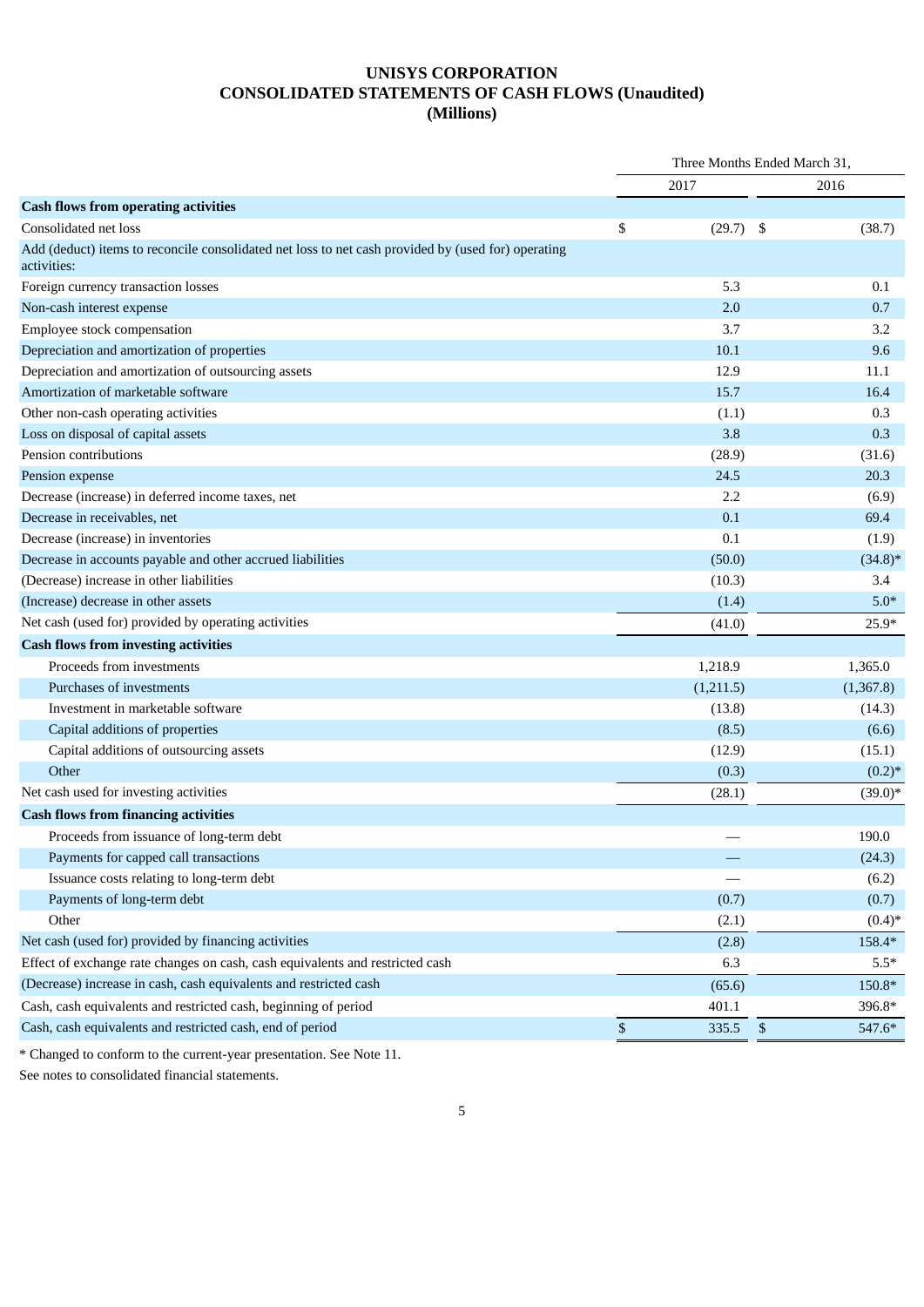## **UNISYS CORPORATION NOTES TO CONSOLIDATED FINANCIAL STATEMENTS (Unaudited) (Dollars in millions, except share and per share amounts)**

In the opinion of management, the financial information furnished herein reflects all adjustments necessary for a fair presentation of the financial position, results of operations, comprehensive income and cash flows for the interim periods specified. These adjustments consist only of normal recurring accruals except as disclosed herein. Because of seasonal and other factors, results for interim periods are not necessarily indicative of the results to be expected for the full year.

The preparation of financial statements in conformity with U.S. generally accepted accounting principles requires management to make estimates and assumptions about future events. These estimates and assumptions affect the amounts of assets and liabilities reported, disclosures about contingent assets and liabilities and the reported amounts of revenue and expenses. Such estimates include the valuation of accounts receivable, inventories, outsourcing assets, marketable software, goodwill and other long-lived assets, legal contingencies, indemnifications, and assumptions used in the calculation for systems integration projects, income taxes and retirement and other post-employment benefits, among others. These estimates and assumptions are based on management's best estimates and judgment. Management evaluates its estimates and assumptions on an ongoing basis using historical experience and other factors, including the current economic environment, which management believes to be reasonable under the circumstances. Management adjusts such estimates and assumptions when facts and circumstances dictate. As future events and their effects cannot be determined with precision, actual results could differ significantly from these estimates. Changes in those estimates resulting from continuing changes in the economic environment will be reflected in the financial statements in future periods.

The company's accounting policies are set forth in detail in note 1 of the notes to the consolidated financial statements in the company's Annual Report on Form 10-K for the year ended December 31, 2016 filed with the Securities and Exchange Commission. Such Annual Report also contains a discussion of the company's critical accounting policies. The company believes that these critical accounting policies affect its more significant estimates and judgments used in the preparation of the company's consolidated financial statements. There have been no changes in the company's critical accounting policies from those disclosed in the company's Annual Report on Form 10-K for the year ended December 31, 2016.

### **Note 1 — Earnings Per Share**

The following table shows how the earnings (loss) per share attributable to Unisys Corporation was computed for the three months ended March 31, 2017 and 2016 (shares in thousands):

|                                                                                     | Three Months Ended March 31, |        |    |              |
|-------------------------------------------------------------------------------------|------------------------------|--------|----|--------------|
|                                                                                     |                              | 2017   |    | 2016         |
| <b>Basic earnings (loss) per common share computation:</b>                          |                              |        |    |              |
| Net income (loss) attributable to Unisys Corporation                                | \$                           | (32.7) |    | \$<br>(39.9) |
| Weighted average shares                                                             |                              | 50,256 |    | 50,004       |
| Basic earnings (loss) per common share                                              |                              | (0.65) |    | (0.80)       |
| Diluted earnings (loss) per common share computation:                               |                              |        |    |              |
| Net income (loss) attributable to Unisys Corporation                                | \$                           | (32.7) |    | \$<br>(39.9) |
| Add interest expense on convertible notes, net of tax of zero                       |                              |        |    |              |
| Net income (loss) attributable to Unisys Corporation for diluted earnings per share |                              | (32.7) | \$ | (39.9)       |
| Weighted average shares                                                             |                              | 50,256 |    | 50,004       |
| Plus incremental shares from assumed conversions:                                   |                              |        |    |              |
| Employee stock plans                                                                |                              |        |    |              |
| Convertible notes                                                                   |                              |        |    |              |
| Adjusted weighted average shares                                                    |                              | 50,256 |    | 50,004       |
| Diluted earnings (loss) per common share                                            | \$                           | (0.65) |    | \$<br>(0.80) |

In the three months ended March 31, 2017 and 2016, the following weighted-average number of stock options and restricted stock units were antidilutive and therefore excluded from the computation of diluted earnings per share (in thousands): 2,355 and 3,685, respectively. In the three months ended March 31, 2017 and 2016, the following weighted-average number of common shares issuable upon conversion of the 5.50% Convertible Senior Notes due 2021 were antidilutive and therefore excluded from the computation of diluted earnings per share (in thousands): 21,868 and 3,636, respectively.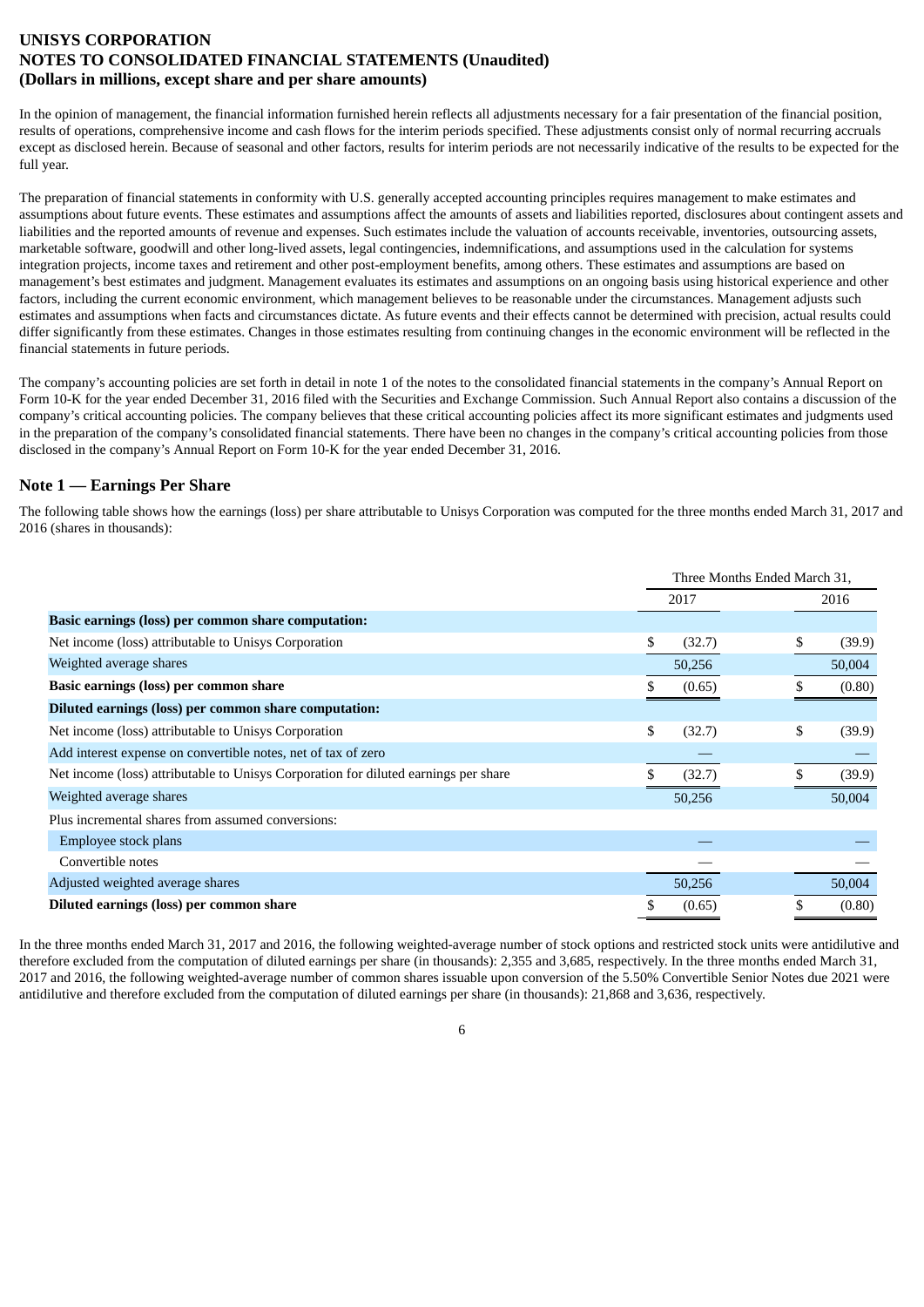## **Note 2 - Cost Reduction Actions**

In 2015, in connection with organizational initiatives to create a more competitive cost structure and rebalance the company's global skill set, the company initiated a plan to incur restructuring charges currently estimated at approximately \$300 million through 2017. During 2016 and 2015, the company recognized charges in connection with this plan and other costs of \$82.1 million and \$118.5 million, respectively, principally related to a reduction in employees.

During the three months ended March 31, 2017, the company recognized charges in connection with this plan and other costs of \$25.4 million. Charges related to work-force reductions were \$12.5 million, principally related to severance costs, and were comprised of: (a) a charge of \$0.5 million for 45 employees and \$(0.1) million for changes in estimates in the U.S. and (b) a charge of \$4.2 million for 75 employees, \$8.2 million for additional benefits provided in 2017 and \$(0.3) million for changes in estimates outside the U.S. In addition, the company recorded charges of \$12.9 million comprised of \$2.9 million for idle leased facilities costs, \$3.3 million for contract amendment and termination costs, \$1.4 million for professional fees and other expenses related to the cost reduction effort and \$5.3 million for foreign currency translation losses related to exiting a foreign country. The charges were recorded in the following statement of income classifications: cost of revenue – services, \$8.5 million; selling, general and administrative expenses, \$11.3 million; research and development expenses, \$0.3 million; and other income (expense), net, \$5.3 million.

During the three months ended March 31, 2016, the company recognized charges of \$26.9 million in connection with this plan, principally related to a reduction in employees. The charges related to work-force reductions were \$22.1 million, principally related to severance costs, and were comprised of: (a) a charge of \$4.2 million for 175 employees in the U.S. and (b) a charge of \$17.9 million for 337 employees outside the U.S. In addition, the company recorded charges of \$4.8 million for other expenses related to the cost reduction effort. The charges were recorded in the following statement of income classifications: cost of revenue - services, \$11.5 million; selling, general and administrative expenses, \$13.3 million; and research and development expenses, \$2.1 million.

Liabilities and expected future payments related to these costs are as follows:

|                                                           |               |       | Work-Force<br>Reductions |       |               |        | <b>Idle Leased</b><br>Facilities |       |
|-----------------------------------------------------------|---------------|-------|--------------------------|-------|---------------|--------|----------------------------------|-------|
|                                                           |               | Total |                          | U.S.  |               | Int'l. |                                  | Costs |
| Balance at December 31, 2016                              | \$.           | 36.6  | \$.                      | 1.8   | \$            | 33.4   | - \$                             | 1.4   |
| Additional provisions                                     |               | 15.8  |                          | 0.5   |               | 12.4   |                                  | 2.9   |
| Payments                                                  |               | (8.0) |                          | (0.9) |               | (6.8)  |                                  | (0.3) |
| Changes in estimates                                      |               | (0.5) |                          | (0.1) |               | (0.3)  |                                  | (0.1) |
| <b>Translation adjustments</b>                            |               | 0.5   |                          |       |               | 0.5    |                                  |       |
| Balance at March 31, 2017                                 | $\mathcal{S}$ | 44.4  | \$.                      | 1.3   | $\mathcal{S}$ | 39.2   | -\$                              | 3.9   |
| Expected future utilization on balance at March 31, 2017: |               |       |                          |       |               |        |                                  |       |
| 2017 remaining nine months                                | \$.           | 22.4  | \$.                      | 1.3   | $\mathbb{S}$  | 20.2   | -\$                              | 0.9   |
| Beyond 2017                                               | S             | 22.0  | S                        |       | \$            | 19.0   | S                                | 3.0   |

### **Note 3 - Pension and Postretirement Benefits**

Net periodic pension expense for the three months ended March 31, 2017 and 2016 is presented below:

|                                       | Three Months Ended<br>March 31, 2017 |        |               |               |     |                 |     |        |     | Three Months Ended<br>March 31, 2016 |               |                 |
|---------------------------------------|--------------------------------------|--------|---------------|---------------|-----|-----------------|-----|--------|-----|--------------------------------------|---------------|-----------------|
|                                       |                                      | Total  |               | U.S.<br>Plans |     | Int'l.<br>Plans |     | Total  |     | U.S.<br>Plans                        |               | Int'l.<br>Plans |
| Service cost                          | \$.                                  | 1.6    | <sup>\$</sup> |               |     | 1.6             | \$. | 1.8    | -\$ |                                      | <sup>\$</sup> | 1.8             |
| Interest cost                         |                                      | 69.9   |               | 52.5          |     | 17.4            |     | 80.5   |     | 57.6                                 |               | 22.9            |
| Expected return on plan assets        |                                      | (89.4) |               | (58.8)        |     | (30.6)          |     | (99.4) |     | (63.4)                               |               | (36.0)          |
| Amortization of prior service benefit |                                      | (1.3)  |               | (0.6)         |     | (0.7)           |     | (1.4)  |     | (0.6)                                |               | (0.8)           |
| Recognized net actuarial loss         |                                      | 43.7   |               | 30.9          |     | 12.8            |     | 38.8   |     | 28.7                                 |               | 10.1            |
| Net periodic pension expense          |                                      | 24.5   |               | 24.0          | \$. | 0.5             | \$. | 20.3   |     | 22.3                                 | -S            | (2.0)           |

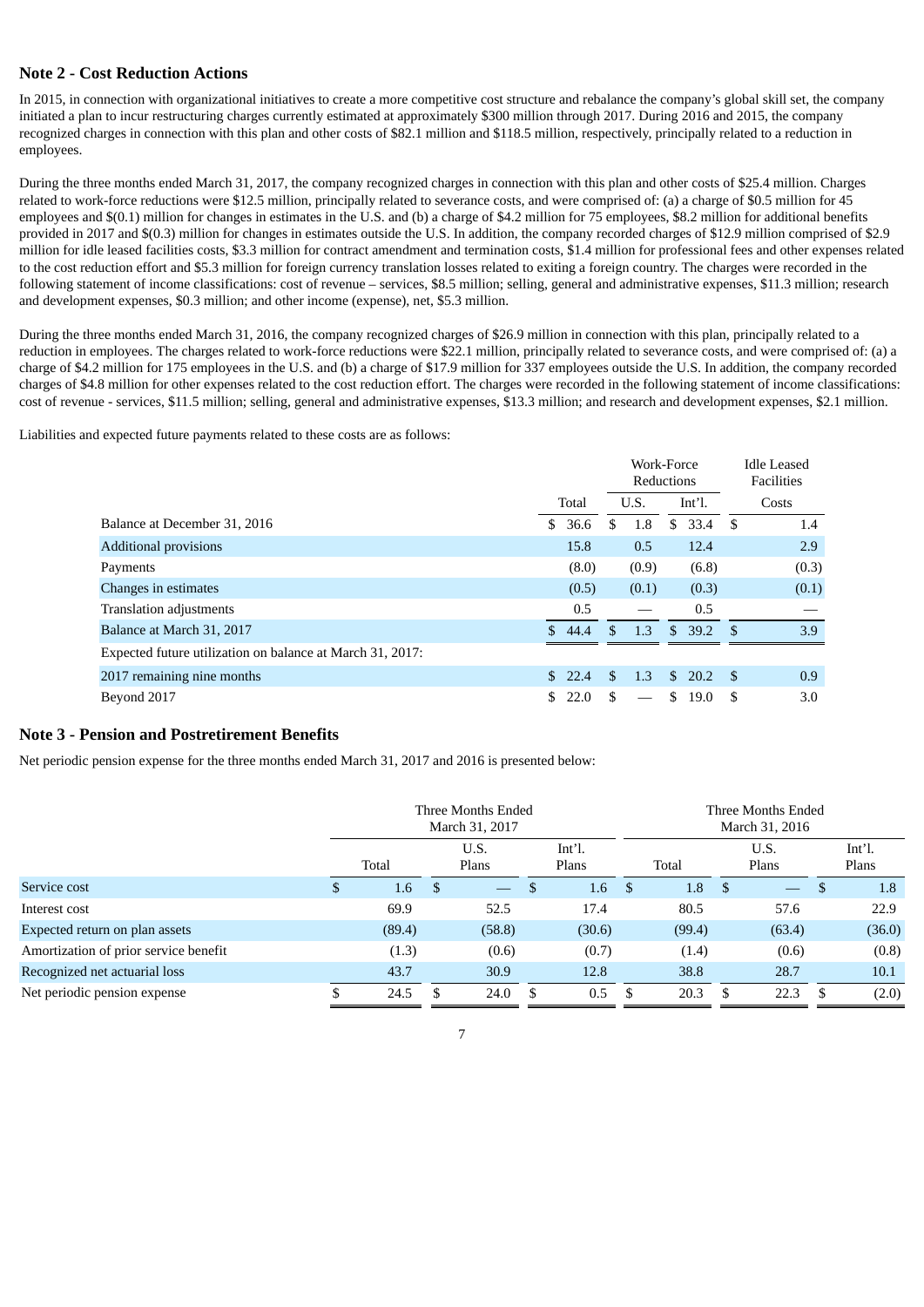In 2017, the company expects to make cash contributions of approximately \$128.3 million to its worldwide defined benefit pension plans, which are comprised of \$54.4 million for the company's U.S. qualified defined benefit pension plan and \$73.9 million primarily for the company's non-U.S. defined benefit pension plans. In 2016, the company made cash contributions of \$132.5 million to its worldwide defined benefit pension plans. For the three months ended March 31, 2017 and 2016, \$28.9 million and \$31.6 million, respectively, of cash contributions have been made.

Net periodic postretirement benefit expense for the three months ended March 31, 2017 and 2016 is presented below:

|                                             | Three Months Ended<br>March 31, |       |               |       |  |
|---------------------------------------------|---------------------------------|-------|---------------|-------|--|
|                                             |                                 | 2017  | 2016          |       |  |
| Service cost                                | \$                              | 0.1   | <sup>\$</sup> | 0.1   |  |
| Interest cost                               |                                 | 1.5   |               | 1.6   |  |
| Expected return on assets                   |                                 | (0.1) |               | (0.1) |  |
| Recognized net actuarial loss               |                                 | 0.3   |               | 0.3   |  |
| Amortization of prior service benefit       |                                 | (0.1) |               |       |  |
| Net periodic postretirement benefit expense |                                 |       |               | 1.9   |  |

The company expects to make cash contributions of approximately \$13.0 million to its postretirement benefit plan in 2017 compared with \$13.6 million in 2016. For the three months ended March 31, 2017 and 2016, \$2.8 million and \$2.5 million, respectively, of cash contributions have been made.

### **Note 4 - Fair Value Measurements**

Due to its foreign operations, the company is exposed to the effects of foreign currency exchange rate fluctuations on the U.S. dollar, principally related to intercompany account balances. The company uses derivative financial instruments to reduce its exposure to market risks from changes in foreign currency exchange rates on such balances. The company enters into foreign exchange forward contracts, generally having maturities of three months or less, which have not been designated as hedging instruments. At March 31, 2017 and 2016, the notional amount of these contracts was \$477.1 million and \$406.3 million, respectively. At March 31, 2017 and 2016, the fair value of such contracts was a net loss of \$1.2 million and a net gain of \$1.1 million, respectively, of which \$2.1 million and \$2.0 million, respectively, has been recognized in "Prepaid expenses and other current assets" and \$3.3 million and \$0.9 million, respectively, has been recognized in "Other accrued liabilities" in the company's consolidated balance sheet. For the three months ended March 31, 2017 and 2016, changes in the fair value of these instruments was a gain of \$5.7 million and a gain of \$2.7 million, respectively, which has been recognized in earnings in "Other income (expense), net" in the company's consolidated statements of income. The fair value of these forward contracts is based on quoted prices for similar but not identical financial instruments; as such, the inputs are considered Level 2 inputs.

Financial assets with carrying values approximating fair value include cash and cash equivalents and accounts receivable. Financial liabilities with carrying values approximating fair value include accounts payable and other accrued liabilities. The carrying amounts of these financial assets and liabilities approximate fair value due to their short maturities. The fair value of long-term debt is based on market prices (Level 2 inputs). At March 31, 2017 and December 31, 2016, the fair value of the company's Senior Notes due 2017 was \$96.4 million and \$97.8 million, respectively, and the fair value of the company's Convertible Senior Notes due 2021, was \$355.4 million and \$379.8 million, respectively.

## **Note 5 - Stock Options**

Under stockholder approved stock-based plans, stock options, stock appreciation rights, restricted stock and restricted stock units may be granted to officers, directors and other key employees. At March 31, 2017, 3.0 million shares of unissued common stock of the company were available for granting under these plans.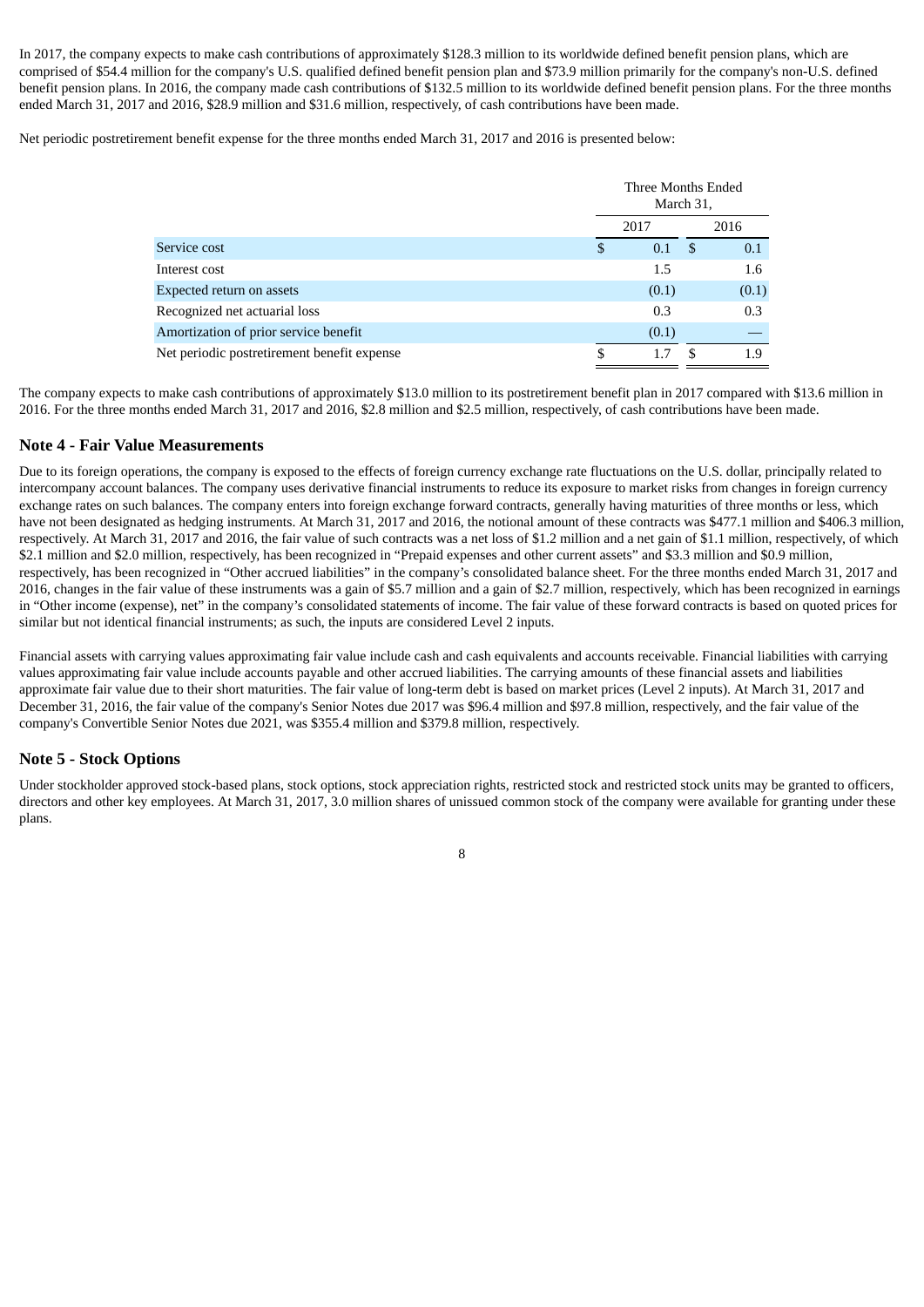For the three months ended March 31, 2016, the fair value of stock option awards was estimated using the Black-Scholes option pricing model with the following assumptions and weighted-average fair values:

|                                      | Three Months Ended |
|--------------------------------------|--------------------|
|                                      | March 31, 2016     |
| Weighted-average fair value of grant | 4.53               |
| Risk-free interest rate              | 1.29%              |
| <b>Expected volatility</b>           | 51.30%             |
| Expected life of options in years    | 4.90               |
| Expected dividend yield              |                    |

There were no grants of stock option awards during the three months ended March 31, 2017.

Restricted stock unit awards may contain time-based units, performance-based units or a combination of both. Each performance-based unit will vest into zero to 2.0 shares depending on the degree to which the performance goals are met. Compensation expense resulting from these awards is recognized as expense ratably for each installment from the date of grant until the date the restrictions lapse and is based on the fair market value at the date of grant and the probability of achievement of the specific performance-related goals.

The company records all share-based expense in selling, general and administrative expense.

During the three months ended March 31, 2017 and 2016, the company recorded \$3.7 million and \$3.2 million of share-based compensation expense, respectively, which is comprised of \$3.4 million and \$2.6 million of restricted stock unit expense and \$0.3 million and \$0.6 million of stock option expense, respectively.

A summary of stock option activity for the three months ended March 31, 2017 follows (shares in thousands):

|                                    |               | Weighted-   | Weighted-<br>Average |           |
|------------------------------------|---------------|-------------|----------------------|-----------|
|                                    |               | Average     | Remaining            | Aggregate |
|                                    |               | Exercise    | Contractual          | Intrinsic |
| Options                            | <b>Shares</b> | Price       | Term (years)         | Value     |
| Outstanding at December 31, 2016   | 2,099         | \$<br>25.41 |                      |           |
| Granted                            |               |             |                      |           |
| Exercised                          |               |             |                      |           |
| Forfeited and expired              | (290)         | 19.87       |                      |           |
| Outstanding at March 31, 2017      | 1,809         | 26.30       | $2.33$ \$            | 0.1       |
| Expected to vest at March 31, 2017 | 221           | 22.56       | 4.29                 |           |
| Exercisable at March 31, 2017      | 1,579         | 26.85       | 2.05                 |           |

The aggregate intrinsic value represents the total pretax value of the difference between the company's closing stock price on the last trading day of the period and the exercise price of the options, multiplied by the number of in-the-money stock options that would have been received by the option holders had all option holders exercised their options on March 31, 2017. The intrinsic value of the company's stock options changes based on the closing price of the company's stock. The total intrinsic value of options exercised for the three months ended March 31, 2017 and 2016 was zero. As of March 31, 2017, \$1.0 million of total unrecognized compensation cost related to stock options is expected to be recognized over a weighted-average period of one year.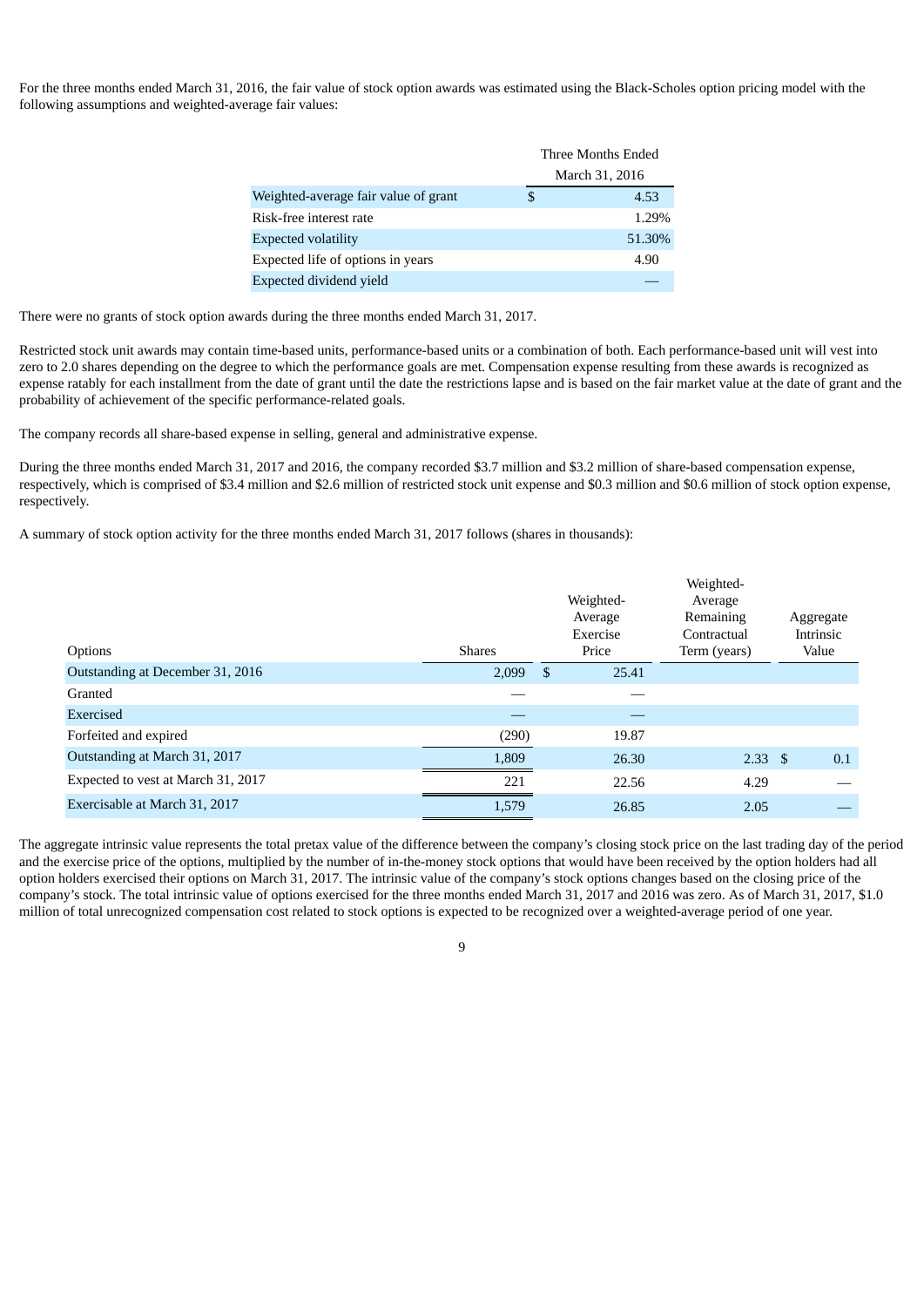A summary of restricted stock unit activity for the three months ended March 31, 2017 follows (shares in thousands):

|                                  | Restricted<br>Stock<br>Units |     | Weighted-<br>Average<br>Grant-Date<br>Fair Value |
|----------------------------------|------------------------------|-----|--------------------------------------------------|
| Outstanding at December 31, 2016 | 1,454                        | -\$ | 12.68                                            |
| Granted                          | 949                          |     | 14.10                                            |
| <b>Vested</b>                    | (469)                        |     | 13.41                                            |
| Forfeited and expired            | (42)                         |     | 13.43                                            |
| Outstanding at March 31, 2017    | 1,892                        |     | 13.28                                            |

The fair value of restricted stock units is determined based on the trading price of the company's common shares on the date of grant. The aggregate weighted-average grant-date fair value of restricted stock units granted during the three months ended March 31, 2017 and 2016 was \$13.4 million and \$11.6 million, respectively. As of March 31, 2017, there was \$17.9 million of total unrecognized compensation cost related to outstanding restricted stock units granted under the company's plans. That cost is expected to be recognized over a weighted-average period of 2.5 years. The aggregate weighted-average grant-date fair value of restricted stock units vested during the three months ended March 31, 2017 and 2016 was \$6.3 million and \$3.1 million, respectively.

Common stock issued upon exercise of stock options or upon lapse of restrictions on restricted stock units are newly issued shares. Cash received from the exercise of stock options for the three months ended March 31, 2017 and 2016 was zero. In light of its tax position, the company is currently not recognizing any tax benefits from the exercise of stock options or upon issuance of stock upon lapse of restrictions on restricted stock units. Tax benefits resulting from tax deductions in excess of the compensation costs recognized are classified as operating cash flows.

### **Note 6 - Segment Information**

The company has two business segments: Services and Technology. Revenue classifications within the Services segment are as follows:

- Cloud & infrastructure services. This represents revenue from helping clients apply cloud and as-a-service delivery models to capitalize on business opportunities, make their end users more productive, and manage and secure their IT infrastructure and operations more economically.
- Application services. This represents revenue from helping clients transform their business processes by providing advanced solutions for select industries, developing and managing new leading-edge applications, offering advanced data analytics and modernizing existing enterprise applications.
- Business processing outsourcing services. This represents revenue from the management of critical processes and functions for clients in target industries, helping them improve performance and reduce costs.

The accounting policies of each business segment are the same as those followed by the company as a whole. Intersegment sales and transfers are priced as if the sales or transfers were to third parties. Accordingly, the Technology segment recognizes intersegment revenue and manufacturing profit on hardware and software shipments to customers under Services contracts. The Services segment, in turn, recognizes customer revenue and marketing profits on such shipments of company hardware and software to customers. The Services segment also includes the sale of hardware and software products sourced from third parties that are sold to customers through the company's Services channels. In the company's consolidated statements of income, the manufacturing costs of products sourced from the Technology segment and sold to Services customers are reported in cost of revenue for Services.

Also included in the Technology segment's sales and operating profit are sales of hardware and software sold to the Services segment for internal use in Services engagements. The amount of such profit included in operating income of the Technology segment for the three months ended March 31, 2017 and 2016 was \$0.1 million and \$0.1 million, respectively. The profit on these transactions is eliminated in Corporate.

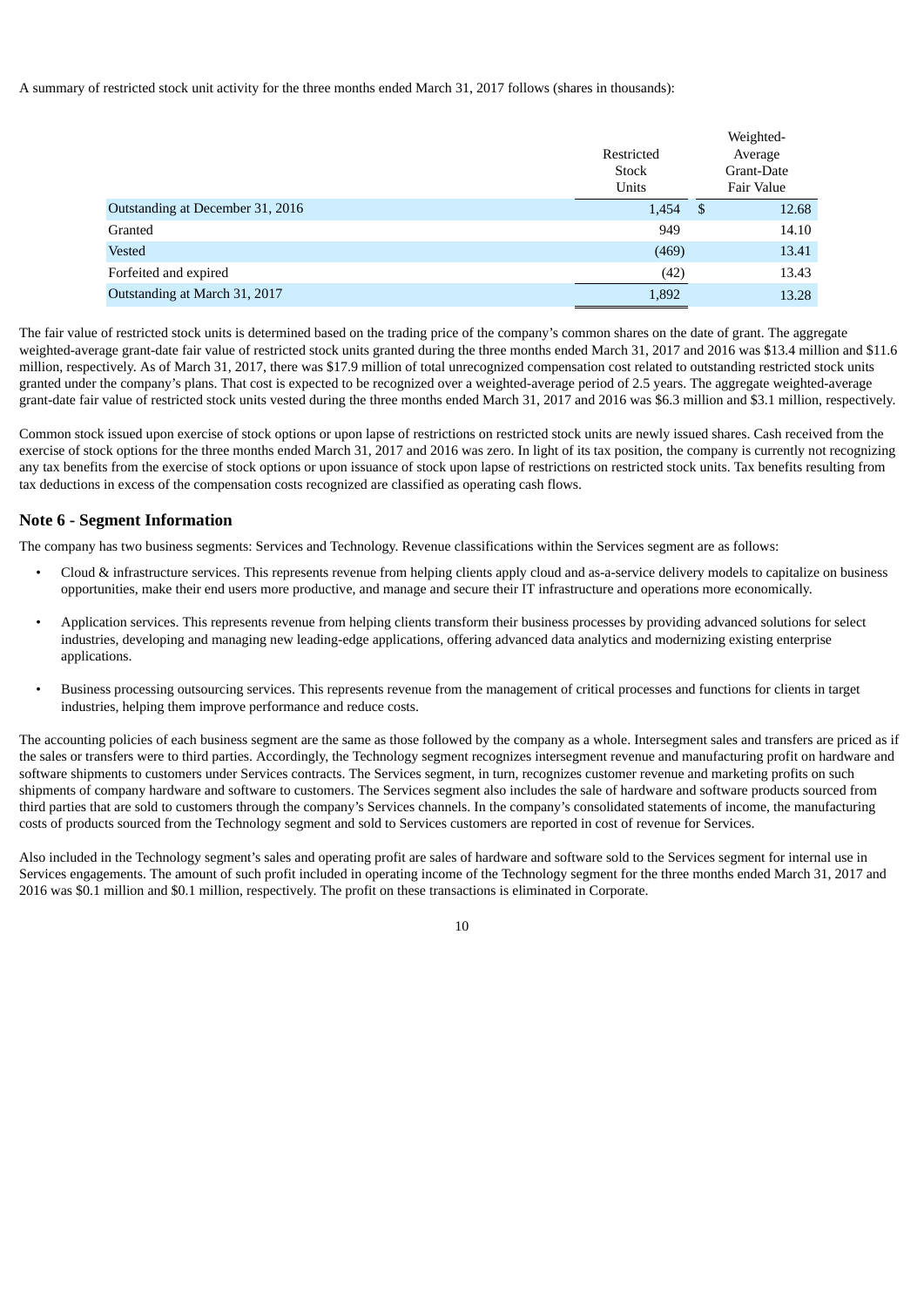The company evaluates business segment performance based on operating income exclusive of pension income or expense, restructuring charges and unusual and nonrecurring items, which are included in Corporate. All other corporate and centrally incurred costs are allocated to the business segments based principally on revenue, employees, square footage or usage.

A summary of the company's operations by business segment for the three-month periods ended March 31, 2017 and 2016 is presented below:

|                                   | Total |        | Corporate |        | <b>Services</b> |       |               | Technology |
|-----------------------------------|-------|--------|-----------|--------|-----------------|-------|---------------|------------|
| Three Months Ended March 31, 2017 |       |        |           |        |                 |       |               |            |
| Customer revenue                  | \$    | 664.5  |           |        | \$              | 585.3 | \$            | 79.2       |
| Intersegment                      |       |        | \$        | (5.3)  |                 |       |               | 5.3        |
| Total revenue                     |       | 664.5  | \$        | (5.3)  | \$              | 585.3 | \$            | 84.5       |
| Operating income (loss)           |       | (2.7)  | \$        | (43.0) | \$              | 27.3  | \$.           | 13.0       |
| Three Months Ended March 31, 2016 |       |        |           |        |                 |       |               |            |
| Customer revenue                  | \$    | 666.8  |           |        | \$              | 595.1 | $\mathcal{S}$ | 71.7       |
| Intersegment                      |       |        | ¢         | (5.6)  |                 |       |               | 5.6        |
| Total revenue                     |       | 666.8  | \$        | (5.6)  | \$              | 595.1 | \$            | 77.3       |
| Operating income (loss)           |       | (27.6) | S         | (45.6) | \$              | 4.0   | \$            | 14.0       |

Presented below is a reconciliation of total business segment operating income to consolidated loss before income taxes:

|                                       | Three Months Ended March 31, |        |    |        |  |  |  |
|---------------------------------------|------------------------------|--------|----|--------|--|--|--|
|                                       |                              | 2017   |    | 2016   |  |  |  |
| Total segment operating income        | \$                           | 40.3   | -S | 18.0   |  |  |  |
| Interest expense                      |                              | (5.7)  |    | (4.4)  |  |  |  |
| Other income (expense), net           |                              | (8.4)  |    | (1.2)  |  |  |  |
| Cost reduction charges <sup>(a)</sup> |                              | (20.1) |    | (26.9) |  |  |  |
| Corporate and eliminations            |                              | (22.9) |    | (18.7) |  |  |  |
| Total loss before income taxes        | \$                           | (16.8) |    | (33.2) |  |  |  |

(a) The three months ended March 31, 2017 excludes \$5.3 million for foreign currency translation losses related to exiting a foreign country which are reported in Other income (expense), net in the Consolidated Statement of Income.

Customer revenue by classes of similar products or services, by segment, is presented below:

|                                          | Three Months Ended March 31, |       |      |       |  |  |
|------------------------------------------|------------------------------|-------|------|-------|--|--|
|                                          |                              | 2017  |      | 2016  |  |  |
| <b>Services</b>                          |                              |       |      |       |  |  |
| Cloud & infrastructure services          | \$                           | 335.3 | - \$ | 335.8 |  |  |
| <b>Application services</b>              |                              | 201.5 |      | 210.6 |  |  |
| Business processing outsourcing services |                              | 48.5  |      | 48.7  |  |  |
|                                          |                              | 585.3 |      | 595.1 |  |  |
| Technology                               |                              | 79.2  |      | 71.7  |  |  |
| <b>Total</b>                             | \$                           | 664.5 |      | 666.8 |  |  |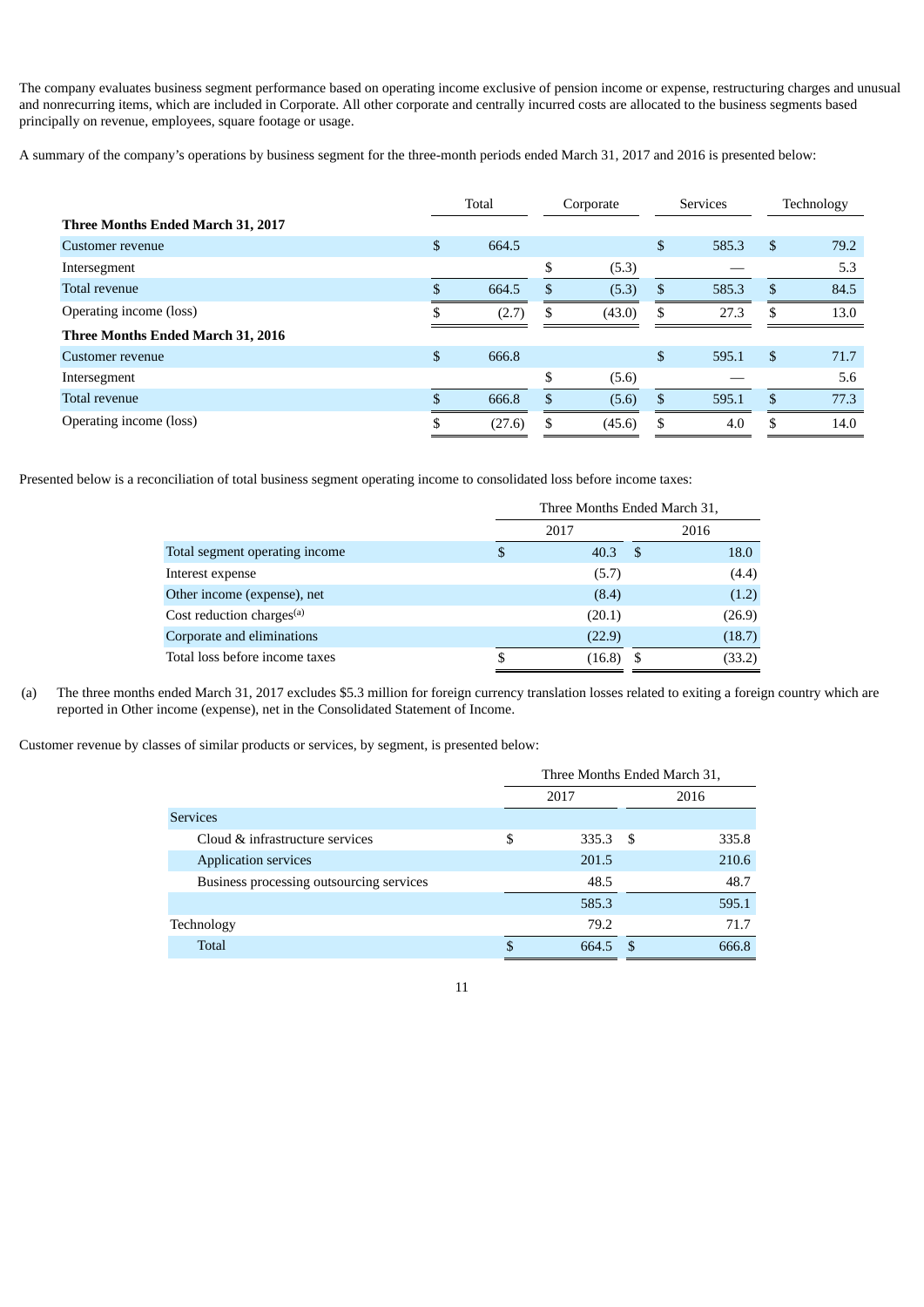Geographic information about the company's revenue, which is principally based on location of the selling organization, is presented below:

|                      | Three Months Ended March 31, |       |      |       |  |  |
|----------------------|------------------------------|-------|------|-------|--|--|
|                      |                              | 2017  | 2016 |       |  |  |
| <b>United States</b> | S                            | 333.8 | - \$ | 330.9 |  |  |
| United Kingdom       |                              | 78.9  |      | 82.0  |  |  |
| Other foreign        |                              | 251.8 |      | 253.9 |  |  |
| Total                | \$                           | 664.5 |      | 666.8 |  |  |

## **Note 7 - Accumulated Other Comprehensive Income**

Accumulated other comprehensive loss as of December 31, 2016 and March 31, 2017 is as follows:

|                                                                  | Total |                |  | Translation<br>Adjustments | Postretirement<br>Plans |
|------------------------------------------------------------------|-------|----------------|--|----------------------------|-------------------------|
| Balance at December 31, 2016                                     | \$    | $(4,152.8)$ \$ |  | $(927.1)$ \$               | (3,225.7)               |
| Other comprehensive income before reclassifications              |       | 18.4           |  | 35.1                       | (16.7)                  |
| Amounts reclassified from accumulated other comprehensive income |       | 34.9           |  | (5.3)                      | 40.2                    |
| Current period other comprehensive income                        |       | 53.3           |  | 29.8                       | 23.5                    |
| Balance at March 31, 2017                                        | S     | $(4,099.5)$ \$ |  | $(897.3)$ \$               | (3,202.2)               |

Amounts reclassified out of accumulated other comprehensive income for the three months ended March 31, 2017 and 2016 are as follows:

|                                                                                           | Three Months Ended March 31, |            |  |       |
|-------------------------------------------------------------------------------------------|------------------------------|------------|--|-------|
|                                                                                           |                              | 2017       |  | 2016  |
| <b>Translation Adjustments:</b>                                                           |                              |            |  |       |
| Adjustment for substantial completion of liquidation of foreign subsidiary <sup>(a)</sup> | \$                           | $(5.3)$ \$ |  |       |
| <b>Postretirement Plans:</b>                                                              |                              |            |  |       |
| Amortization of prior service cost <sup>(b)</sup>                                         |                              | (1.4)      |  | (1.4) |
| Amortization of actuarial losses <sup>(b)</sup>                                           |                              | 43.3       |  | 38.6  |
| Total before tax                                                                          |                              | 36.6       |  | 37.2  |
| Income tax benefit                                                                        |                              | (1.7)      |  | (1.4) |
| Total reclassification for the period                                                     |                              | 34.9       |  | 35.8  |

(a) Reported in other income (expense), net in the Consolidated Statements of Income

(b) These items are included in net periodic postretirement cost (see Note 3).

Noncontrolling interests as of December 31, 2016 and March 31, 2017 are as follows:

|                                |    | Noncontrolling<br><b>Interests</b> |
|--------------------------------|----|------------------------------------|
| Balance at December 31, 2016   | S  | (16.4)                             |
| Net income                     |    | 3.0                                |
| <b>Translation adjustments</b> |    | 1.3                                |
| Postretirement plans           |    | (1.1)                              |
| Balance at March 31, 2017      | \$ | (13.2)                             |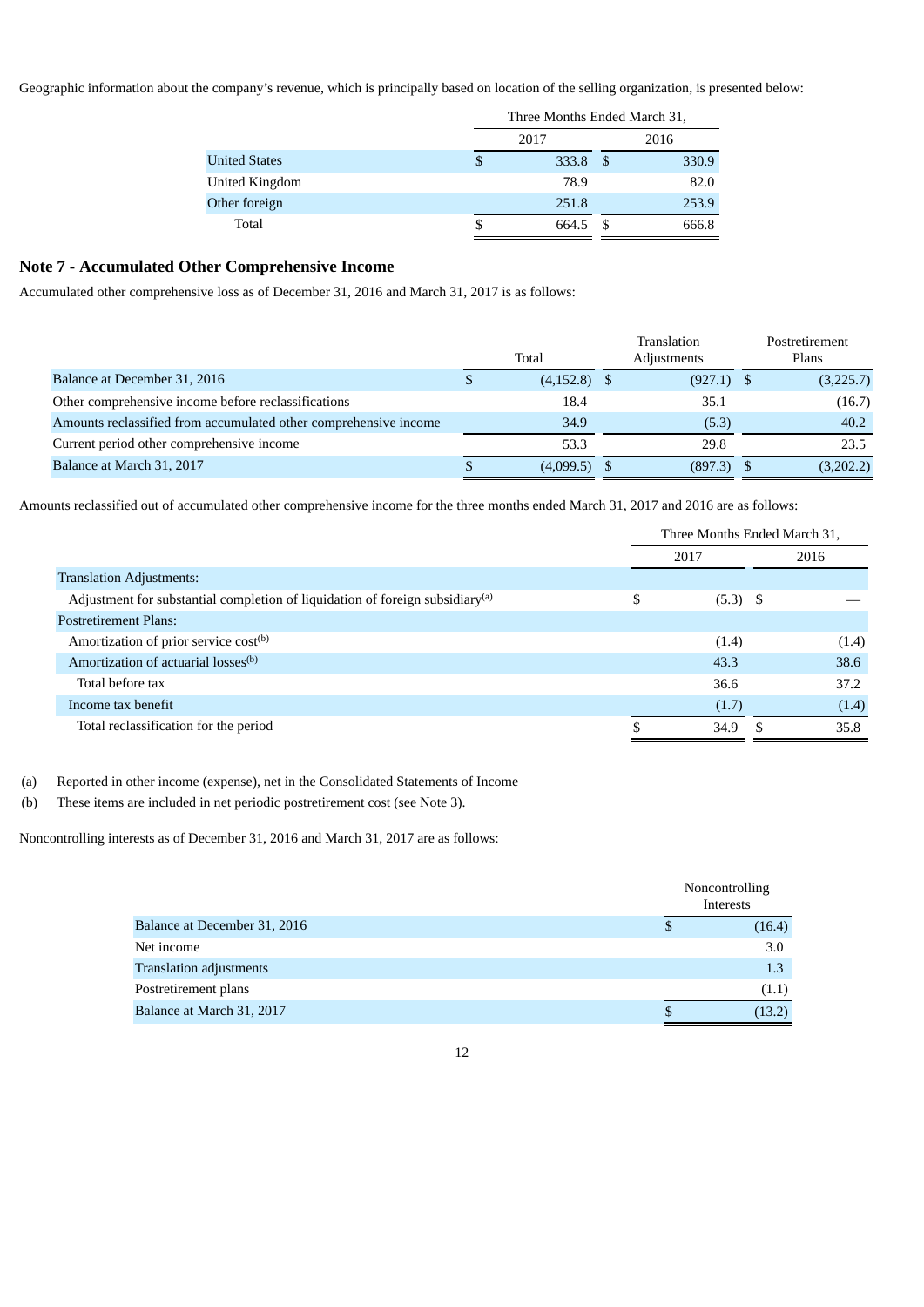### **Note 8 - Supplemental Cash Flow Information**

The following table provides a reconciliation of cash, cash equivalents and restricted cash reported within the consolidated balance sheets that sum to the total of the same such amounts shown in the consolidated statements of cash flows.

|                                                                                                        | March 31, 2017 | December 31,<br>2016 |
|--------------------------------------------------------------------------------------------------------|----------------|----------------------|
| Cash and cash equivalents                                                                              | 302.0          | 370.6                |
| Restricted cash                                                                                        | 33.5           | 30.5                 |
| Total cash, cash equivalents and restricted cash shown in the<br>consolidated statements of cash flows | 335.5          | 401.1                |

Restricted cash consists of cash the company is contractually obligated to maintain in accordance with the terms of its U.K. business processing outsourcing joint venture agreement, cash required to be held on deposit for the settlement of litigation and tax claims, and other cash that is restricted from withdrawal.

Cash paid, net of refunds, during the three months ended March 31, 2017 and 2016 for income taxes was \$16.0 million and \$10.9 million, respectively.

Cash paid during the three months ended March 31, 2017 and 2016 for interest was \$9.0 million and \$7.1 million, respectively.

### **Note 9 - Commitments and Contingencies**

There are various lawsuits, claims, investigations and proceedings that have been brought or asserted against the company, which arise in the ordinary course of business, including actions with respect to commercial and government contracts, labor and employment, employee benefits, environmental matters, intellectual property, and non-income tax matters. The company records a provision for these matters when it is both probable that a liability has been incurred and the amount of the loss can be reasonably estimated. Any provisions are reviewed at least quarterly and are adjusted to reflect the impact and status of settlements, rulings, advice of counsel and other information and events pertinent to a particular matter.

The company believes that it has valid defenses with respect to legal matters pending against it. Based on its experience, the company also believes that the damage amounts claimed in the lawsuits disclosed below are not a meaningful indicator of the company's potential liability. Litigation is inherently unpredictable, however, and it is possible that the company's results of operations or cash flow could be materially affected in any particular period by the resolution of one or more of the legal matters pending against it.

In April 2007, the Ministry of Justice of Belgium sued Unisys Belgium SA-NV, a Unisys subsidiary (Unisys Belgium), in the Court of First Instance of Brussels. The Belgian government had engaged the company to design and develop software for a computerized system to be used to manage the Belgian court system. The Belgian State terminated the contract and in its lawsuit has alleged that the termination was justified because Unisys Belgium failed to deliver satisfactory software in a timely manner. It claims damages of approximately €28 million. Unisys Belgium filed its defense and counterclaim in April 2008, in the amount of approximately €18.5 million. The company believes it has valid defenses to the claims and contends that the Belgian State's termination of the contract was unjustified.

The company's Brazilian operations, along with those of many other companies doing business in Brazil, are involved in various litigation matters, including numerous governmental assessments related to indirect and other taxes, as well

as disputes associated with former employees and contract labor. The tax-related matters pertain to value added taxes, customs, duties, sales and other nonincome related tax exposures. The labor-related matters include claims related to compensation matters. The company believes that appropriate accruals have been established for such matters based on information currently available. At March 31, 2017, excluding those matters that have been assessed by management as being remote as to the likelihood of ultimately resulting in a loss, the amount related to unreserved tax-related matters, inclusive of any related interest, is estimated to be up to approximately \$132 million.

On June 26, 2014, the State of Louisiana filed a Petition for Damages against, among other defendants, the company and Molina Information Systems, LLC, in the Parish of East Baton Rouge, 19th Judicial District. The State alleged that between 1989 and 2012 the defendants, each acting successively as the State's Medicaid fiscal intermediary, utilized an incorrect reimbursement formula for the payment of pharmaceutical claims causing the State to pay excessive amounts for prescription drugs. The State contends overpayments of approximately \$68 million for the period January 2002 through July 2011 and is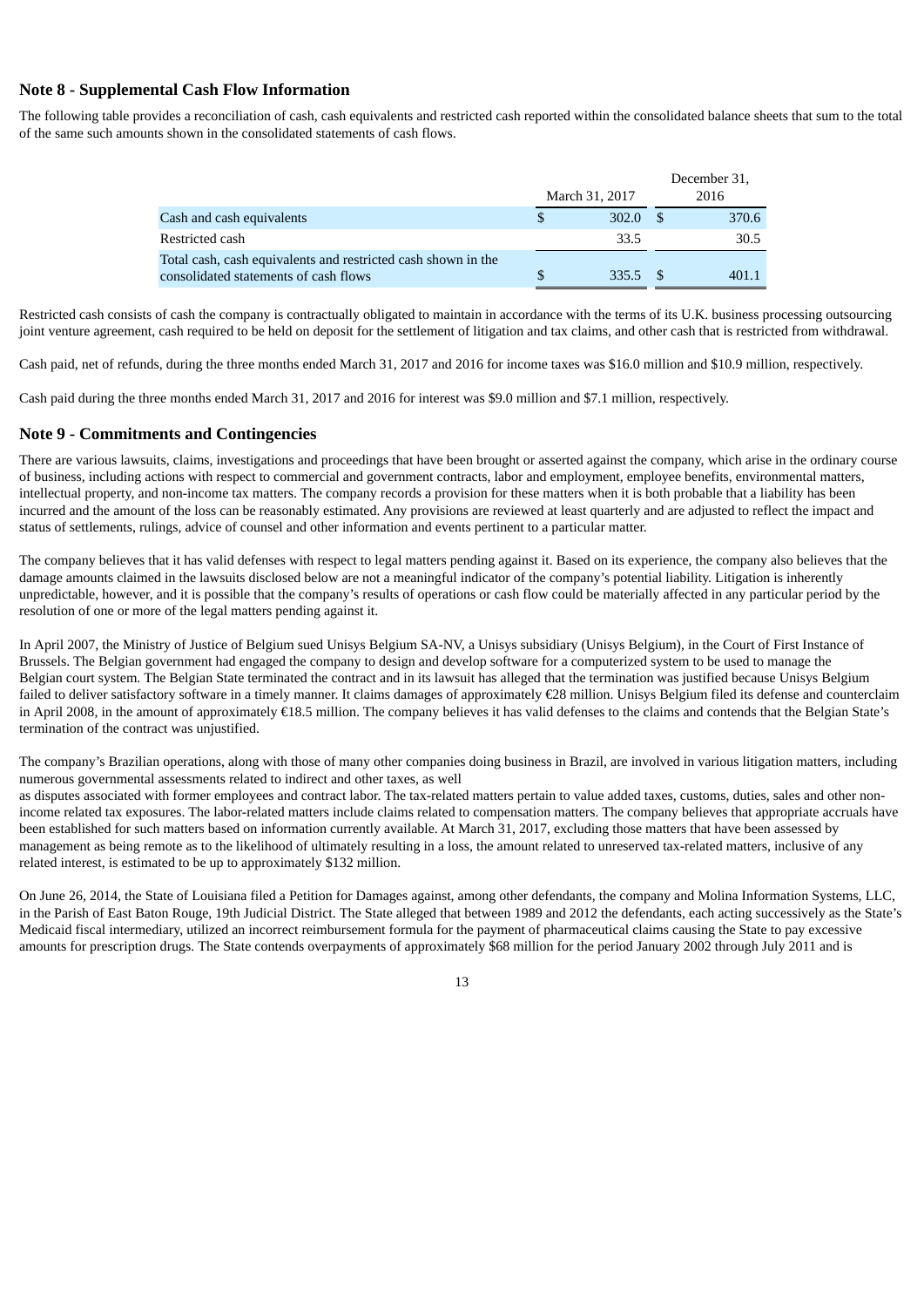seeking data to identify the claims at issue for the remaining time period. The company believes that it has valid defenses to Louisiana's claims and is asserting them in the pending litigation.

With respect to the specific legal proceedings and claims described above, except as otherwise noted, either (i) the amount or range of possible losses in excess of amounts accrued, if any, is not reasonably estimable or (ii) the company believes that the amount or range of possible losses in excess of amounts accrued that are estimable would not be material.

Litigation is inherently unpredictable and unfavorable resolutions could occur. Accordingly, it is possible that an adverse outcome from such matters could exceed the amounts accrued in an amount that could be material to the company's financial condition, results of operations and cash flows in any particular reporting period.

Notwithstanding that the ultimate results of the lawsuits, claims, investigations and proceedings that have been brought or asserted against the company are not currently determinable, the company believes that at March 31, 2017, it has adequate provisions for any such matters.

#### **Note 10 - Income Taxes**

Accounting rules governing income taxes require that deferred tax assets and liabilities be recognized using enacted tax rates for the effect of temporary differences between the book and tax bases of recorded assets and liabilities. These rules also require that deferred tax assets be reduced by a valuation allowance if it is more likely than not that some portion or the entire deferred tax asset will not be realized.

The company evaluates the realizability of its deferred tax assets by assessing its valuation allowance and by adjusting the amount of such allowance, if necessary. The factors used to assess the likelihood of realization are the company's historical profitability, forecast of future taxable income and available tax-planning strategies that could be implemented to realize the net deferred tax assets. The company uses tax-planning strategies to realize or renew net deferred tax assets to avoid the potential loss of future tax benefits.

A full valuation allowance is currently maintained for all U.S. and certain foreign deferred tax assets in excess of deferred tax liabilities. The company will record a tax provision or benefit for those international subsidiaries that do not have a full valuation allowance against their net deferred tax assets. Any profit or loss recorded for the company's U.S. continuing operations will have no provision or benefit associated with it due to full valuation allowance, except with respect to refundable tax credits and withholding taxes not creditable against future taxable income. As a result, the company's provision or benefit for taxes may vary significantly depending on the geographic distribution of income.

#### **Note 11 - Accounting Standards**

Effective January 1, 2017, the company adopted new guidance issued by the Financial Accounting Standards Board ("FASB") which simplifies how an entity is required to test goodwill for impairment by eliminating Step 2 from the goodwill impairment test. Step 2 measures a goodwill impairment loss by comparing the implied fair value of a reporting unit's goodwill with the carrying amount of that goodwill. Under the amended guidance, an entity will perform its annual or interim goodwill impairment test by comparing the fair value of a reporting unit with its carrying amount. An impairment charge will be recognized for the amount by which the carrying amount exceeds the reporting unit's fair value. Adoption of this new guidance had no impact on the company's consolidated results of operations and financial position.

Effective January 1, 2017, the company adopted new guidance issued by the FASB which allows the recognition of deferred income taxes for an intra-entity asset transfer, other than inventory, when the transfer occurs. Historically, recognition of the income tax consequence was not recognized until the asset was sold to an outside party. The new guidance has been applied on a modified retrospective basis through a cumulative-effect adjustment directly to accumulated deficit. At January 1, 2017, the adjustment to accumulated deficit was an increase of \$4.4 million.

Effective January 1, 2017, the company adopted new guidance which clarifies the treatment of several cash flow categories. In addition, the guidance also clarifies that when cash receipts and cash payments have aspects of more than one class of cash flows and cannot be separated, classification will depend on the predominant source or use. The company previously reported premium payments on and proceeds from the settlement of corporate-owned life insurance policies as cash flows from operating activities in the company's consolidated statement of cash flows. Under the new guidance, these amounts were reclassified to investing activities. The new guidance has been applied on a retrospective basis whereby prior-period financial statements have been adjusted to reflect the application of the new guidance, as required by the FASB. For the three months ended March 31, 2016, \$0.8 million was reclassified from " (Increase) decrease in other assets" in operating activities to "Other" in investing activities in the company's consolidated statement of cash flows.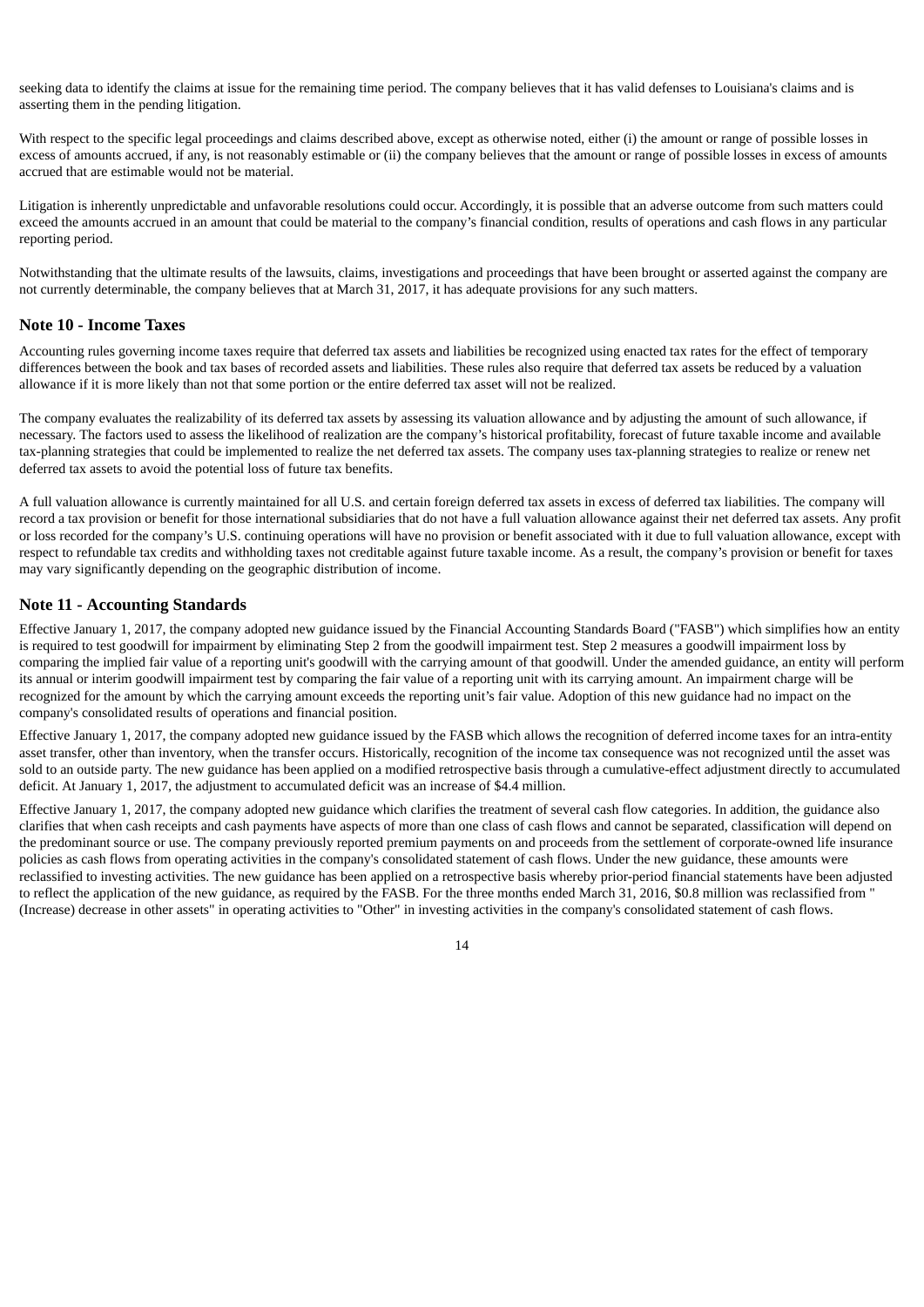Effective January 1, 2017, the company adopted new guidance that changes certain aspects of accounting for share-based payments to employees. The new guidance requires all income tax effects of awards to be recognized in the income statement when the awards vest or are settled. It also allows an employer to repurchase more of an employee's shares than it can today for tax withholding purposes without triggering liability accounting and to make a policy election to account for forfeitures as they occur. Additionally, the standard requires all tax-related cash flows resulting from share-based payments to be reported as operating activities on the consolidated statement of cash flows, and any cash payments made to taxing authorities on an employee's behalf as financing activities, which the company previously reported as operating activities. The new guidance has been applied on a retrospective basis whereby prior-period financial statements have been adjusted to reflect the application of the new guidance, as required by the FASB. For the three months ended March 31, 2016, \$0.4 million was reclassified from "decrease in accounts payable and other accrued liabilities" in operating activities to "other" in financing activities in the company's consolidated statement of cash flows.

Effective January 1, 2017, the company adopted new guidance issued by the FASB which requires companies to include amounts generally described as restricted cash or restricted cash equivalents with cash and cash equivalents when reconciling the beginning-of-period and end-of-period total amounts shown on the statement of cash flows. The new guidance has been applied on retrospective basis whereby prior-period financial statements have been adjusted to reflect the application of the new guidance, as required by the FASB. For the three months ended March 31, 2016, the reclassification in the consolidated statement of cash flows resulted in a \$0.5 million increase to "(Increase) decrease in other assets" in operating activities, a \$1.2 million increase in "Other" in investing activities, a \$0.5 million increase in "Effect of exchange rate changes on cash, cash equivalents and restricted cash," a \$31.6 million increase in "Cash, cash equivalents and restricted cash, beginning of period," and a \$33.8 million increase in "Cash, cash equivalents and restricted cash, end of period."

In March 2017, the FASB issued new guidance on the presentation of net periodic benefit cost in the income statement. The new guidance requires employers to present the service cost component of net periodic benefit cost in the same income statement line item(s) as other employee compensation costs arising from services rendered during the period. Only the service cost component will be eligible for capitalization in assets. The other components of net periodic benefit cost will be presented separately from the line item(s) that includes the service cost and outside of any subtotal of operating income, if one is presented. This update is effective for annual periods beginning after December 15, 2017, which for the company is January 1, 2018. Adoption of this new guidance will result in the reclassification of net periodic benefit cost from operating income to non-operating income. There will be no overall impact on the company's consolidated results of operations and financial position.

In June 2016, the FASB issued new guidance that introduces a new model for recognizing credit losses on financial instruments based on an estimate of current expected losses. This includes trade and other receivables, loans and other financial instruments. This update is effective for annual periods beginning after December 15, 2019, with earlier adoption permitted. The company is currently assessing when it will choose to adopt, and is currently evaluating the impact of the adoption on its consolidated financial statements.

In February 2016, the FASB issued a new lease accounting standard entitled "Leases." The new standard is intended to improve financial reporting about leasing transactions. The new rule will require organizations that lease assets, referred to as lessees, to recognize on the balance sheet the assets and liabilities for the rights and obligations created by those leases. The standard requires disclosures to help investors and other financial statement users better understand the amount, timing and uncertainty of cash flows arising from leases. The standard is effective for annual reporting periods beginning after December 15, 2018, which for the company is January 1, 2019. Earlier adoption is permitted. The company is currently assessing when it will choose to adopt, and is currently evaluating the impact of the adoption on its consolidated results of operations and financial position.

In 2014, the FASB issued a new revenue recognition standard entitled "Revenue from Contracts with Customers." The objective of the standard is to establish the principles that an entity shall apply to report useful information to users of financial statements about the nature, amount, timing, and uncertainty of revenue and cash flows from a contract with a customer. The standard, and its various amendments, is effective for annual reporting periods beginning after December 15, 2017, which for the company is January 1, 2018. The standard allows for either "full retrospective" adoption, meaning the standard is applied to all periods presented, or "modified retrospective" adoption, meaning the standard is applied only to the most current period presented in the financial statements. Generally the new standard would require the company to recognize revenue for certain transactions, including extended payment term software licenses and short-term software licenses, sooner than the current rules would allow. The company will adopt the standard on January 1, 2018 using the modified retrospective method. The company is currently evaluating the impact the adoption of this new standard will have on its consolidated results of operations and financial position and currently does not believe that there will be a material impact upon adoption or on a go-forward basis. However, the final impact cannot be determined until the end of 2017 and it will be impacted by transactions entered into during 2017.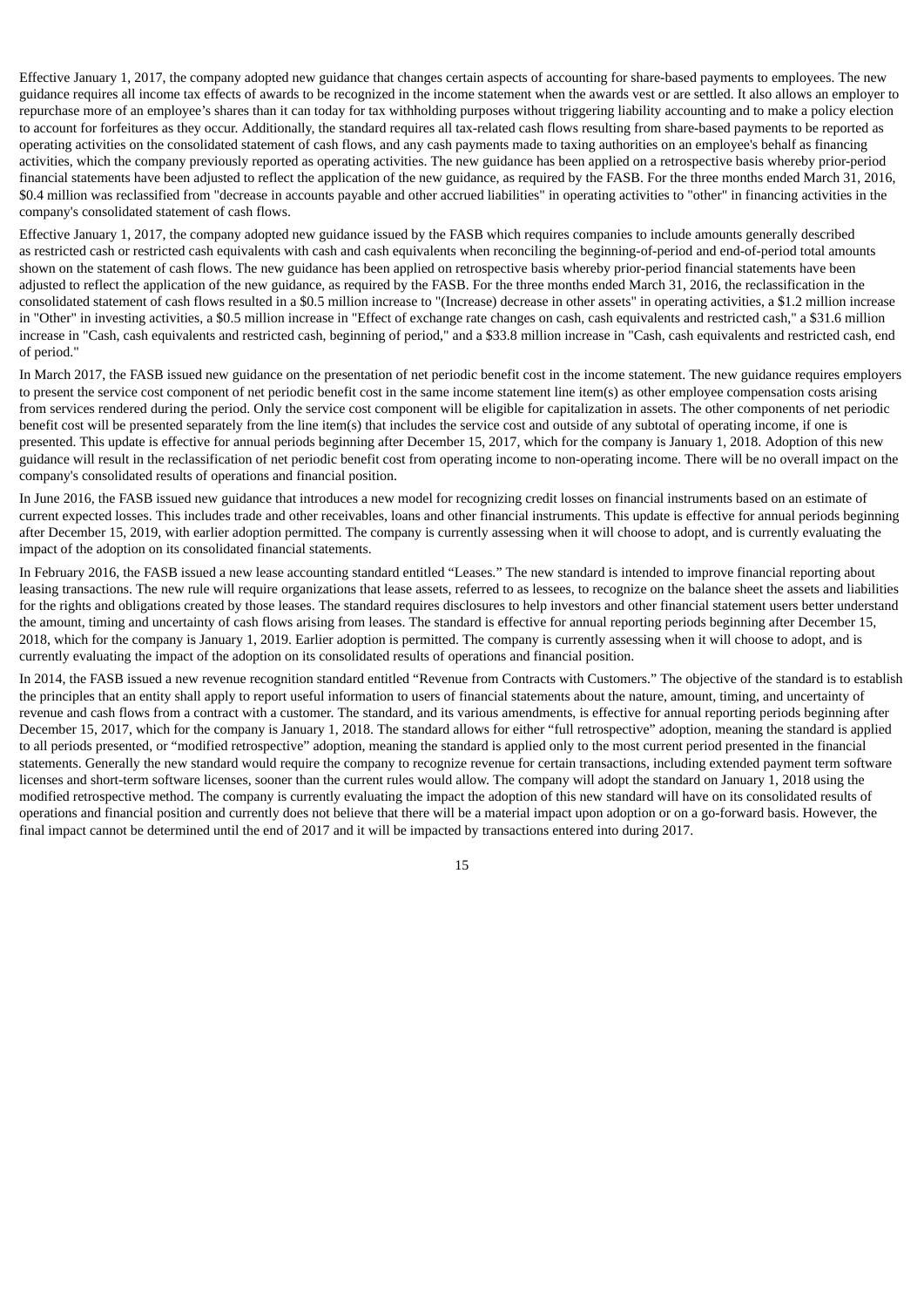#### **Note 12 - Debt**

Long-term debt is comprised of the following:

|                                                                                                                                                          | March 31, 2017 |     | December 31,<br>2016 |
|----------------------------------------------------------------------------------------------------------------------------------------------------------|----------------|-----|----------------------|
| 5.50% convertible senior notes due March 1, 2021 (\$213.5 million face value less unamortized discount<br>and fees of \$32.7 million and \$34.4 million) | 180.8          | \$. | 179.1                |
| 6.25% senior notes due August 15, 2017 (\$95.0 million face value less unamortized discount and fees of<br>\$0.2 million and \$0.3 million)              | 94.8           |     | 94.7                 |
| Capital leases                                                                                                                                           | 9.5            |     | 10.1                 |
| Other debt                                                                                                                                               | 16.3           |     | 16.1                 |
| <b>Total</b>                                                                                                                                             | 301.4          |     | 300.0                |
| $Less - current$ maturities                                                                                                                              | 106.3          |     | 106.0                |
| Total long-term debt                                                                                                                                     | 195.1          | S.  | 194.0                |

On April 17, 2017, the company issued \$440 million aggregate principal amount of 10.75% Senior Secured Notes due 2022 (the "notes"). The notes are initially fully and unconditionally guaranteed on a senior secured basis by Unisys Holding Corporation, Unisys AP Investment Company I and Unisys NPL, Inc. In the future, the notes will be guaranteed by each material domestic subsidiary and each restricted subsidiary that guarantees the secured revolving credit facility and other indebtedness of the company or another subsidiary guarantor. The notes and the guarantees will rank equally in right of payment with all of the existing and future senior debt of the company and the subsidiary guarantors. The notes and the guarantees will be structurally subordinated to all existing and future liabilities (including preferred stock, trade payables and pension liabilities) of its subsidiaries that are not subsidiary guarantors.

The notes will pay interest semiannually on April 15 and October 15, commencing on October 15, 2017 at an annual rate of 10.75%, and will mature on April 15, 2022, unless earlier repurchased or redeemed.

The company may, at its option, redeem some or all of the notes at any time on or after April 15, 2020 at a redemption price determined in accordance with the redemption schedule set forth in the indenture governing the notes (the "indenture"), plus accrued and unpaid interest, if any.

Prior to April 15, 2020, the company may, at its option, redeem some or all of the notes at any time, at a price equal to 100% of the principal amount of the notes redeemed plus a "make-whole" premium, plus accrued and unpaid interest, if any. The company may also redeem, at its option, up to 35% of the notes at any time prior to April 15, 2020, using the proceeds of certain equity offerings at a redemption price of 110.750% of the principal amount thereof, plus accrued and unpaid interest, if any. In addition, the company may redeem all (but not less than all) of the notes at any time that the Collateral Coverage Ratio is less than the Required Collateral Coverage Ratio (as such terms are described below and further defined in the indenture) at a price equal to 100% of the principal amount of the notes plus accrued and unpaid interest, if any.

The indenture contains covenants that limit the ability of the company and its restricted subsidiaries to, among other things: (i) incur additional indebtedness and guarantee indebtedness; (ii) pay dividends or make other distributions or repurchase or redeem its capital stock; (iii) prepay, redeem or repurchase certain debt; (iv) make certain prepayments in respect of pension obligations; (v) issue certain preferred stock or similar equity securities; (vi) make loans and investments (including investments by the company and subsidiary guarantors in subsidiaries that are not guarantors); (vii) sell assets; (viii) create or incur liens; (ix) enter into transactions with affiliates; (x) enter into agreements restricting its subsidiaries' ability to pay dividends; and (xi) consolidate, merge or sell all or substantially all of its assets. These covenants are subject to several important limitations and exceptions.

The indenture also includes a covenant requiring that the company maintain a Collateral Coverage Ratio of not less than 1.50:1.00 (the "Required Collateral Coverage Ratio") as of any test date. The Collateral Coverage Ratio is based on the ratio of (A) Grantor (as defined in the indenture) unrestricted cash and cash equivalents plus 4.75 multiplied by of the greater of (x) Grantor EBITDA (as defined in the indenture) for the most recently ended four fiscal quarters and (y) (i) the average quarterly Grantor EBITDA for the most recently ended seven fiscal quarters, multiplied by (ii) four, to (B) secured indebtedness of the Grantors. The Collateral Coverage Ratio is tested quarterly. If the Collateral Coverage Ratio is less than the Required Collateral Coverage Ratio as of any test date, and the company has not redeemed the notes within 90 days thereafter, this will be an event of default under the indenture.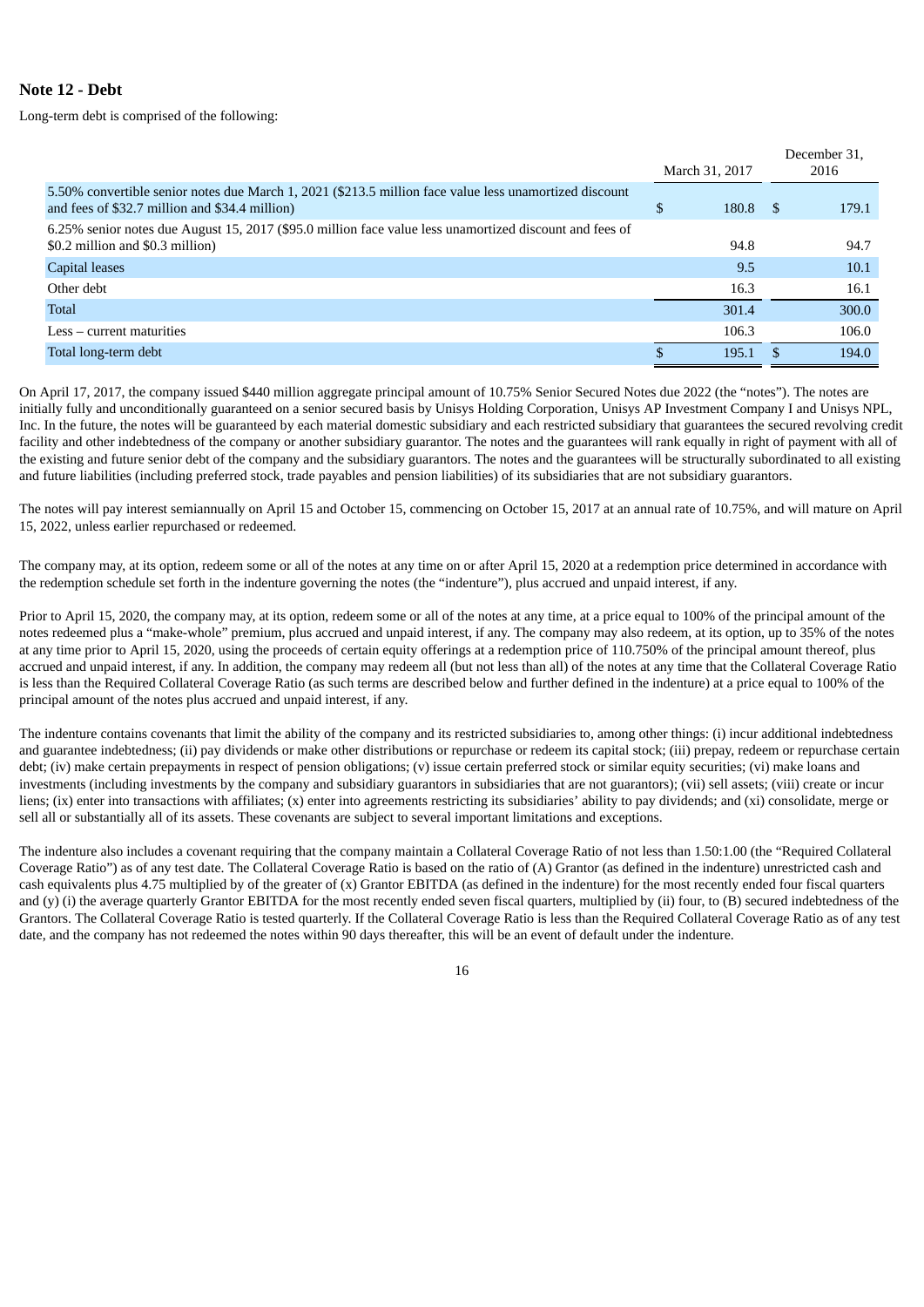If the company experiences certain kinds of changes of control (as defined in the indenture), it must offer to purchase the notes at 101% of the principal amount of the notes, plus accrued and unpaid interest, if any. In addition, if the company sells assets under certain circumstances it must apply the proceeds towards an offer to repurchase notes at a price equal to par plus accrued and unpaid interest, if any.

The indenture also provides for events of default, which, if any of them occurs, would permit or require the principal, premium, if any, interest and any other monetary obligations on all the then outstanding notes to be due and payable immediately.

On April 17, 2017, Unisys irrevocably deposited with the trustee for its 6.25% Senior Notes due 2017 (the "2017 notes") sufficient funds to fund the redemption of the 2017 notes remaining outstanding. As a result, the company has been released from its obligations under the 2017 notes and the indenture governing those notes pursuant to the satisfaction and discharge provisions thereunder, except with respect to those provisions that by their terms survive the satisfaction and discharge.

For the three months ended March 31, 2017 and 2016, \$4.7 million and \$0.7 million, respectively, was recorded as interest expense on the Convertible Notes due 2021, which includes the contractual interest coupon: (2017 - \$2.9 million, 2016 - \$0.5 million), amortization of the debt discount: (2017 - \$1.5 million, 2016 - \$0.2 million), and amortization of the debt issuance costs: (2017 - \$0.3 million, 2016 - \$0.0 million).

### **Note 13 - Goodwill**

At March 31, 2017, the amount of goodwill allocated to reporting units with negative net assets was as follows: Business Processing Outsourcing Services, \$10.6 million.

Changes in the carrying amount of goodwill by segment for the quarter ended March 31, 2017 was as follows:

|                              | Total | <b>Services</b> | Technology |
|------------------------------|-------|-----------------|------------|
| Balance at December 31, 2016 | 178.6 | 69.9            | 108.7      |
| Translation adjustments      | 0.9   | 0.9             |            |
| Balance at March 31, 2017    | 179.5 | 70.8            | 108.7      |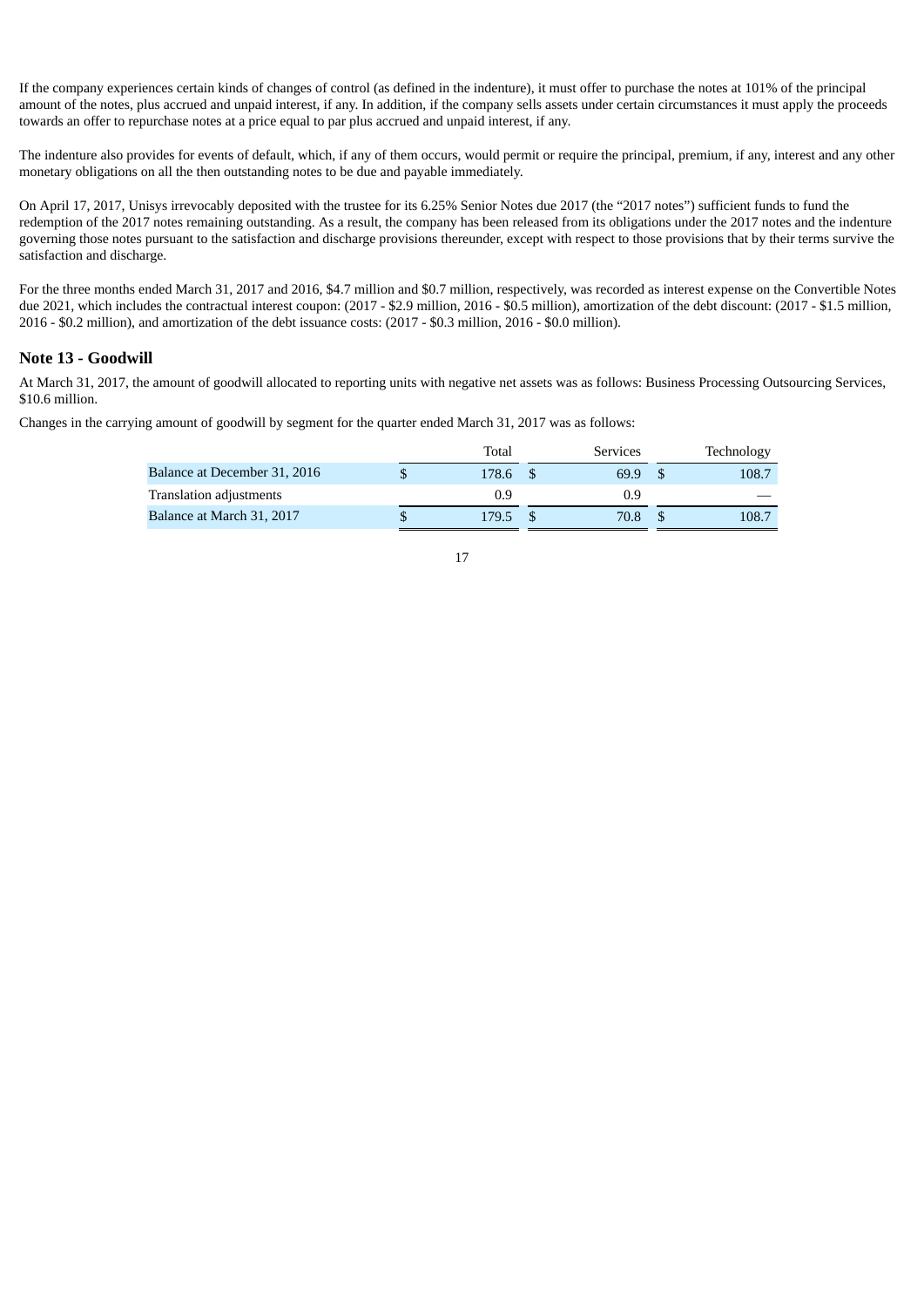## **Item 2. Management's Discussion and Analysis of Financial Condition and Results of Operations**

This discussion and analysis of the company's financial condition and results of operations should be read in conjunction with the consolidated financial statements and the related notes included elsewhere in this quarterly report. In this discussion and analysis of the company's financial condition and results of operations, the company has included information that may constitute "forward-looking" statements, as defined in the Private Securities Litigation Reform Act of 1995. Forward-looking statements provide current expectations of future events and include any statement that does not directly relate to any historical or current fact. Words such as "anticipates," "believes," "expects," "intends," "plans," "projects" and similar expressions may identify such forward-looking statements. All forward-looking statements rely on assumptions and are subject to risks, uncertainties and other factors that could cause the company's actual results to differ materially from expectations. Factors that could affect future results include, but are not limited to, those discussed under "Risk Factors" in Part I, Item 1A of the company's 2016 Form 10-K. Any forward-looking statement speaks only as of the date on which that statement is made. The company assumes no obligation to update any forward-looking statement to reflect events or circumstances that occur after the date on which the statement is made.

#### **Overview**

In April 2015, in connection with organizational initiatives to create a more competitive cost structure and rebalance the company's global skill set, the company initiated a plan to incur restructuring charges currently estimated at approximately \$300 million through 2017. During 2016 and 2015, the company recognized charges in connection with this plan and other costs of \$82.1 million and \$118.5 million, respectively, principally related to a reduction in employees. During the three months ended March 31, 2017, the company incurred an additional \$25.4 million of cost reduction charges and other costs.

For the three months ended March 31, 2017, the company reported a net loss attributable to Unisys Corporation of \$32.7 million, or a loss of \$0.65 per diluted share, compared with a net loss of \$39.9 million or a loss of \$0.80 per diluted share for the three months ended March 31, 2016. The company's results of operations in the current period were positively impacted by higher margins in the services segment and savings due to cost reduction actions.

#### **Results of operations**

#### *Company results*

During the first quarter of 2017, the company recognized charges in connection with its cost-reduction plan and other costs of \$25.4 million. The charges related to work-force reductions were \$12.5 million, principally related to severance costs, and were comprised of: (a) a charge of \$0.5 million for 45 employees and \$(0.1) million for changes in estimates in the U.S. and (b) a charge of \$4.2 million for 75 employees, \$8.2 million for additional benefits provided in 2017 and \$(0.3) million for changes in estimates outside the U.S. In addition, the company recorded charges of \$12.9 million comprised of \$2.9 million for idle leased facilities costs, \$3.3 million for contract amendment and termination costs, \$1.4 million for professional fees and other expenses related to the cost reduction effort and \$5.3 million for foreign currency translation losses related to exiting a foreign country. The charges were recorded in the following statement of income classifications: cost of revenue - services, \$8.5 million; selling, general and administrative expenses, \$11.3 million; research and development expenses, \$0.3 million; and other income (expense), net, \$5.3 million.

During the first quarter of 2016, the company recognized charges of \$26.9 million in connection with this plan. The charges related to workforce reductions were \$22.1 million, principally related to severance costs, and were comprised of: (a) a charge of \$4.2 million for 175 employees in the U.S. and (b) a charge of \$17.9 million for 337 employees outside the U.S. In addition, the company recorded charges of \$4.8 million for other expenses related to the cost reduction effort. The charges were recorded in the following statement of income classifications: cost of revenue - services, \$11.5 million; selling, general and administrative expenses, \$13.3 million; and research and development expenses, \$2.1 million.

Revenue was \$664.5 million for the quarter ended March 31, 2017 compared with \$666.8 million for the first quarter of 2016.

Services revenue decreased 2% and Technology revenue increased 10% in the current quarter compared with the year-ago period. U.S. revenue increased 1% in the first quarter compared with the year-ago period. International revenue decreased 2% in the current quarter primarily due to declines in Europe and Asia Pacific partially offset by an increase in Latin America. Foreign currency had an insignificant impact on international revenue in the three months ended March 31, 2017 compared with the three months ended March 31, 2016.

Total gross profit margin was 18.1% in the three months ended March 31, 2017 compared with 14.8% in the three months ended March 31, 2016.

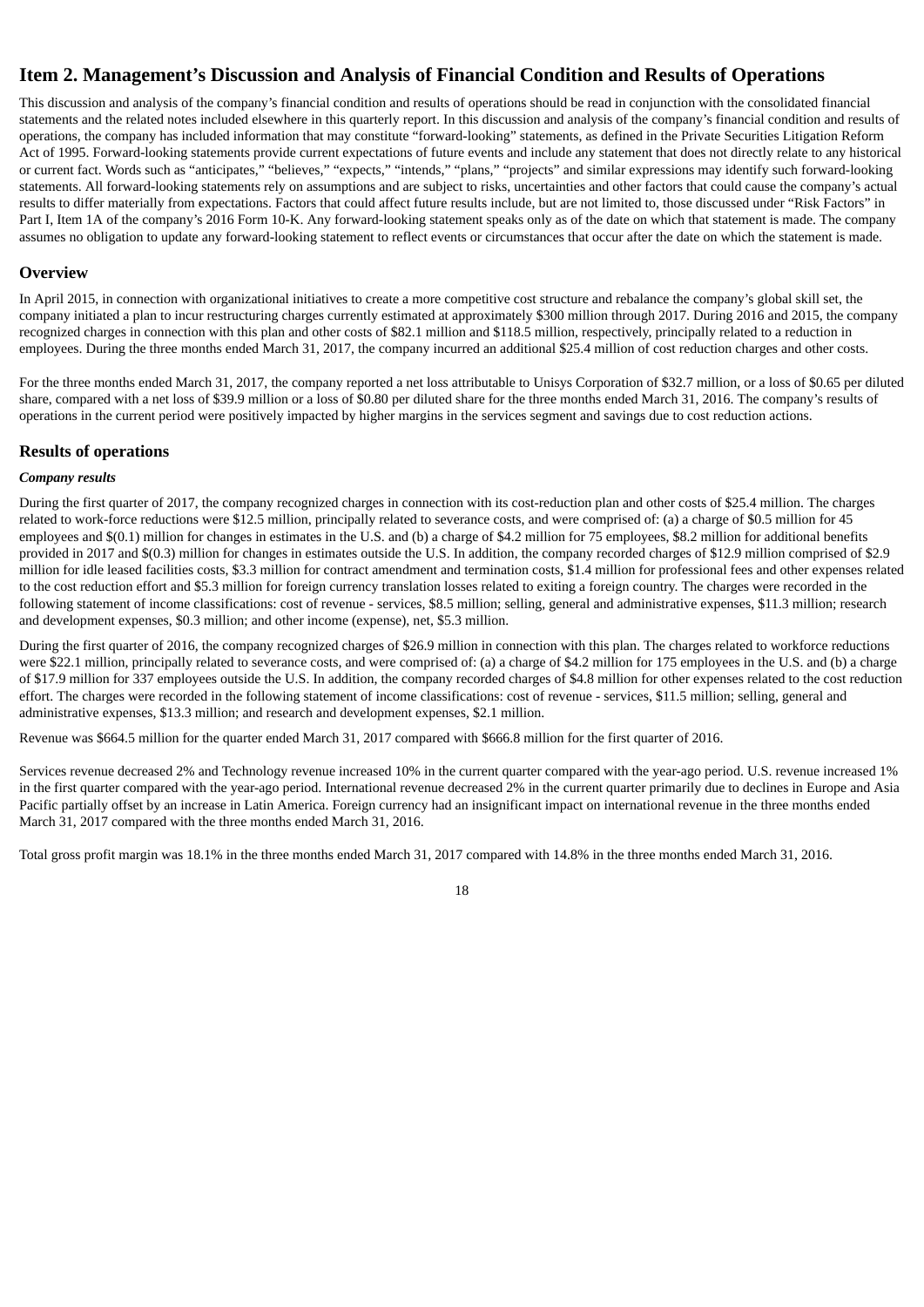Selling, general and administrative expense in the three months ended March 31, 2017 was \$109.1 million (16.4% of revenue) compared with \$110.1 million (16.5% of revenue) in the year-ago period.

Research and development (R&D) expenses in the first quarter of 2017 were \$13.8 million compared with \$16.0 million in the first quarter of 2016.

For the three months ended March 31, 2017, pension expense was \$24.5 million compared with pension expense of \$20.3 million for the three months ended March 31, 2016. For the full year 2017, the company expects to recognize pension expense of approximately \$97.9 million compared with \$82.7 million for the full year of 2016. The company records pension income or expense, as well as other employee-related costs such as payroll taxes and medical insurance costs, in operating income in the following income statement categories: cost of revenue; selling, general and administrative expenses; and research and development expenses. The amount allocated to each category is principally based on where the salaries of plan participants who are active employees are charged.

For the first quarter of 2017, the company reported an operating loss of \$2.7 million compared with an operating loss of \$27.6 million in the first quarter of 2016. The current quarter principally reflects improvement in the gross margins and operating margins of the Services business due to the company's ongoing efforts to enhance the efficiency of the Services business and was helped by a particularly profitable transaction.

Interest expense for the three months ended March 31, 2017 was \$5.7 million compared with \$4.4 million for the three months ended March 31, 2016. The increase was principally caused by the issuance of the Convertible Senior Notes due 2021 in the first quarter of 2016.

Other income (expense), net was expense of \$8.4 million in the first quarter of 2017 compared with expense of \$1.2 million in the first quarter of 2016. Included in the first quarter of 2017 was \$5.3 million of foreign currency translation losses related to exiting a foreign country in connection with the restructuring plan noted above.

Loss before income taxes for the three months ended March 31, 2017 was \$16.8 million compared with \$33.2 million for the three months ended March 31, 2016. The current quarter principally reflects improvement in the gross margins and operating margins of the Services business as described above partially offset by higher interest expense and \$5.3 million of foreign currency translation losses.

The provision for income taxes was \$12.9 million in the current quarter compared with \$5.5 million in the year-ago period. As discussed in note 10 of the Notes to Consolidated Financial Statements, the company evaluates quarterly the realizability of its deferred tax assets by assessing its valuation allowance and by adjusting the amount of such allowance, if necessary. The company records a tax provision or benefit for those international subsidiaries that do not have a full valuation allowance against their net deferred tax assets. Any profit or loss recorded for the company's U.S. operations has no provision or benefit associated with it due to a full valuation allowance. As a result, the company's provision or benefit for taxes may vary significantly quarter to quarter depending on the geographic distribution of income.

Net loss attributable to Unisys Corporation for the three months ended March 31, 2017 was \$32.7 million, or a loss of \$0.65 per diluted share, compared with a net loss of \$39.9 million, or a loss of \$0.80 per diluted share, for the three months ended March 31, 2016.

#### *Segment results*

The company has two business segments: Services and Technology. Revenue classifications within the Services segment are as follows:

- Cloud & infrastructure services. This represents revenue from helping clients apply cloud and as-a-service delivery models to capitalize on business opportunities, make their end users more productive, and manage and secure their IT infrastructure and operations more economically.
- Application services. This represents revenue from helping clients transform their business processes by providing advanced data solutions for select industries, developing and managing new leading-edge applications, offering advanced data analytics and modernizing existing enterprise applications.
- Business processing outsourcing (BPO) services. This represents revenue from the management of critical processes and functions for clients in target industries, helping them improve performance and reduce costs.

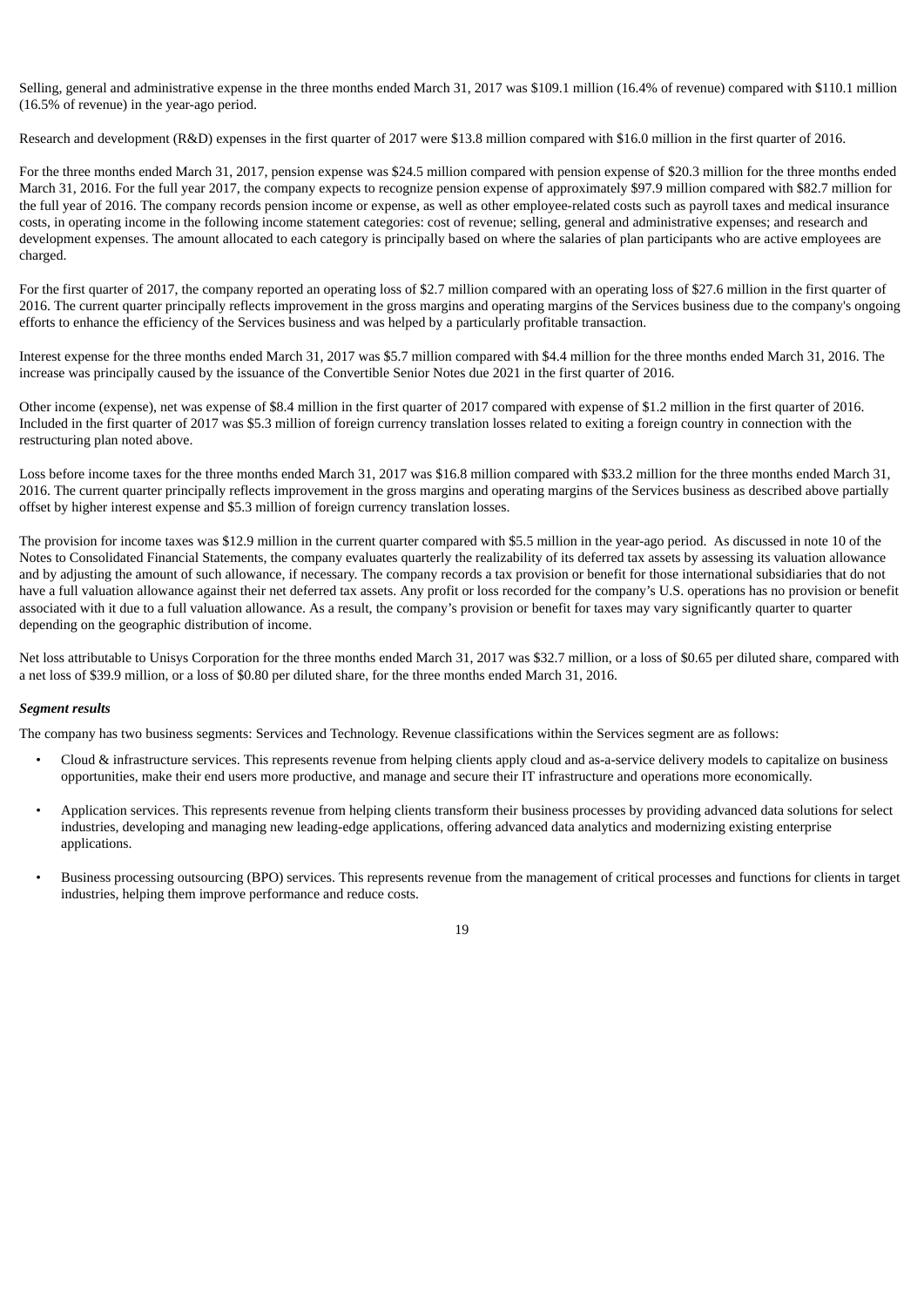The accounting policies of each business segment are the same as those followed by the company as a whole. Intersegment sales and transfers are priced as if the sales or transfers were to third parties. Accordingly, the Technology segment recognizes intersegment revenue and manufacturing profit on hardware and software shipments to customers under Services contracts. The Services segment, in turn, recognizes customer revenue and marketing profits on such shipments of company hardware and software to customers. The Services segment also includes the sale of hardware and software products sourced from third parties that are sold to customers through the company's Services channels. In the company's consolidated statements of income, the manufacturing costs of products sourced from the Technology segment and sold to Services customers are reported in cost of revenue for Services.

Also included in the Technology segment's sales and operating profit are sales of hardware and software sold to the Services segment for internal use in Services engagements. The amount of such profit included in operating income of the Technology segment for the three months ended March 31, 2017 and 2016 was \$0.1 million and \$0.1 million, respectively. The profit on these transactions is eliminated in Corporate.

The company evaluates business segment performance based on operating income exclusive of pension income or expense, restructuring charges and unusual and nonrecurring items, which are included in Corporate. All other corporate and centrally incurred costs are allocated to the business segments based principally on revenue, employees, square footage or usage.

Information by business segment is presented below:

|                                   | Total       | Eliminations |       |                | <b>Services</b> | Technology |       |
|-----------------------------------|-------------|--------------|-------|----------------|-----------------|------------|-------|
| Three Months Ended March 31, 2017 |             |              |       |                |                 |            |       |
| Customer revenue                  | \$<br>664.5 |              |       | \$             | 585.3           | \$         | 79.2  |
| Intersegment                      |             | \$           | (5.3) |                |                 |            | 5.3   |
| Total revenue                     | \$<br>664.5 | \$.          | (5.3) | \$.            | 585.3           | \$         | 84.5  |
| Gross profit percent              | 18.1%       |              |       |                | 18.2%           |            | 46.6% |
| Operating profit (loss) percent   | $(0.4)\%$   |              |       |                | 4.7%            |            | 15.4% |
| Three Months Ended March 31, 2016 |             |              |       |                |                 |            |       |
| Customer revenue                  | \$<br>666.8 |              |       | \$             | 595.1           | \$         | 71.7  |
| Intersegment                      |             | \$           | (5.6) |                |                 |            | 5.6   |
| Total revenue                     | \$<br>666.8 | \$           | (5.6) | $\mathfrak{L}$ | 595.1           | \$         | 77.3  |
| Gross profit percent              | 14.8%       |              |       |                | 14.2%           |            | 48.6% |
| Operating profit (loss) percent   | $(4.1)\%$   |              |       |                | $0.7\%$         |            | 18.1% |

*Gross profit and operating profit (loss) percent are as a percent of total revenue.*

Customer revenue by classes of similar products or services, by segment, is presented below:

|                                          | Three Months Ended<br>March 31, | Percent |        |           |  |
|------------------------------------------|---------------------------------|---------|--------|-----------|--|
|                                          | 2017                            | 2016    | Change |           |  |
| <b>Services</b>                          |                                 |         |        |           |  |
| Cloud & infrastructure services          | \$<br>335.3                     | \$      | 335.8  | (0.1)%    |  |
| <b>Application services</b>              | 201.5                           |         | 210.6  | $(4.3)\%$ |  |
| Business processing outsourcing services | 48.5                            |         | 48.7   | (0.4)%    |  |
|                                          | 585.3                           |         | 595.1  | $(1.6)\%$ |  |
| Technology                               | 79.2                            |         | 71.7   | 10.5%     |  |
| <b>Total</b>                             | \$<br>664.5                     | \$      | 666.8  | (0.3)%    |  |

In the Services segment, customer revenue was \$585.3 million for the three months ended March 31, 2017, down 1.6% from the three months ended March 31, 2016. Foreign currency translation had an insignificant impact on Services revenue in the current quarter compared with the year-ago period.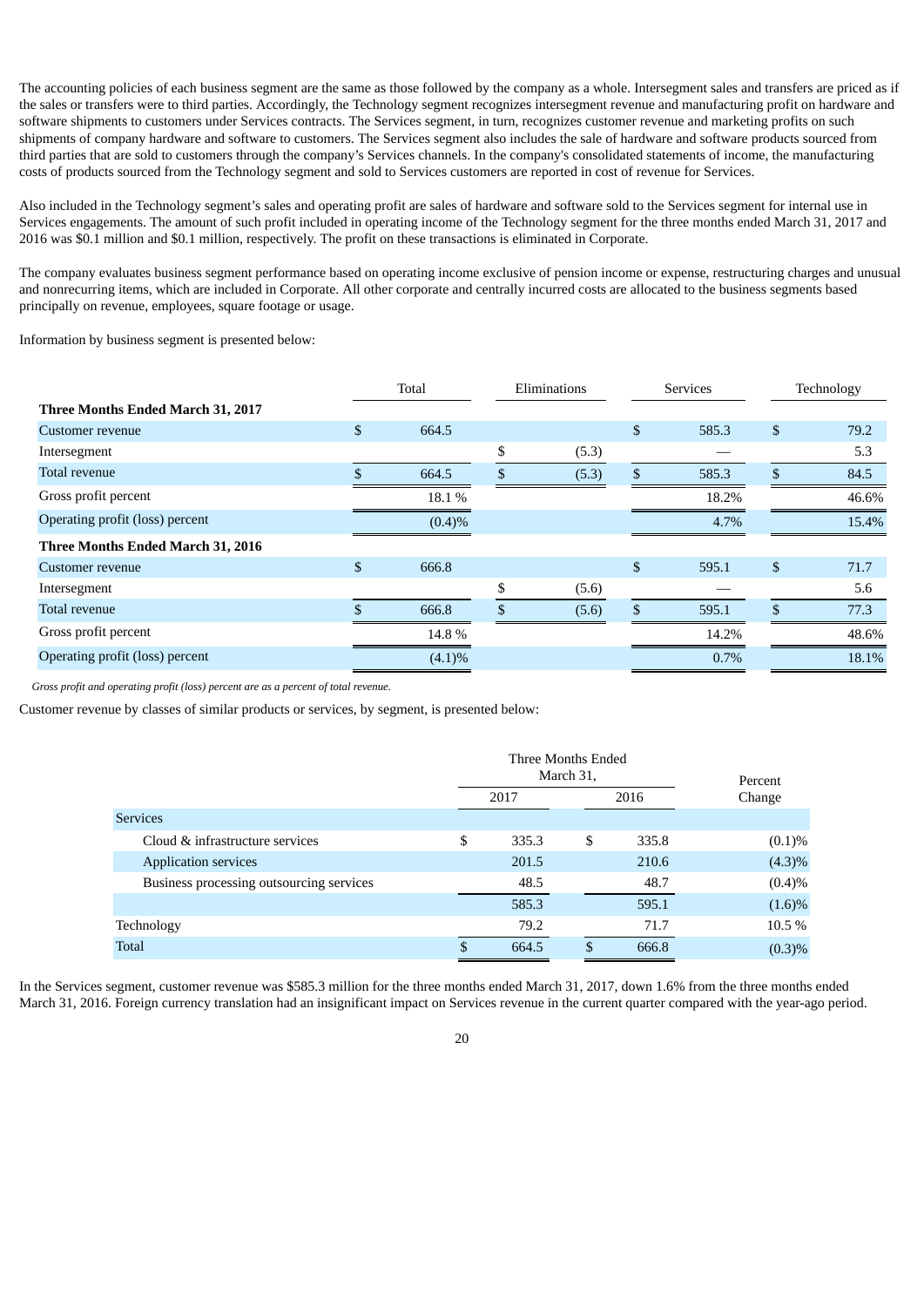Revenue from cloud & infrastructure services of \$335.3 million for the current quarter was flat compared with \$335.8 million for the prior-year quarter. Foreign currency fluctuations had a 1 percentage-point positive impact on cloud & infrastructure services revenue in the current period compared with the year-ago period.

Application services revenue decreased 4.3% for the three month period ended March 31, 2017 compared with the three month period ended March 31, 2016. Foreign currency fluctuations had a 1 percentage-point positive impact on application services revenue in the current period compared with the year-ago period.

Business processing outsourcing services revenue of \$48.5 million in the current quarter was flat compared with \$48.7 million in the prior-year quarter. Foreign currency fluctuations had a 9 percentage-point negative impact on business processing outsourcing services revenue in the current period compared with the year-ago period.

Services gross profit was 18.2% in the first quarter of 2017 compared with 14.2% in the year-ago period. Services operating income percent was 4.7% in the three months ended March 31, 2017 compared with 0.7% in the three months ended March 31, 2016. The increase in gross profit and operating income percent principally reflects the company's ongoing efforts to enhance the efficiency of the Services business and was helped by a particularly profitable transaction in the current quarter, which benefited revenue and margins.

In the Technology segment, customer revenue increased 10.5% to \$79.2 million in the current quarter compared with \$71.7 million in the year-ago period. Foreign currency translation had a 3 percentage-point positive impact on Technology revenue in the current quarter compared with the year-ago period.

Technology gross profit was 46.6% in the current quarter compared with 48.6% in the year-ago quarter. Technology operating income percent was 15.4% in the three months ended March 31, 2017 compared with 18.1% in the three months ended March 31, 2016. Despite the increase in revenue, the Technology segment's margins are down due to the mix of Technology revenue in the current period compared with the prior-year period.

#### **New accounting pronouncements**

See note 11 of the Notes to Consolidated Financial Statements for a full description of recent accounting pronouncements, including the expected dates of adoption and estimated effects on the company's consolidated financial statements.

### **Financial condition**

The company's principal sources of liquidity are cash on hand, cash from operations and its revolving credit facility, discussed below. The company and certain international subsidiaries have access to uncommitted lines of credit from various banks. The company believes that it will have adequate sources of liquidity to meet its expected near-term cash requirements.

Cash and cash equivalents at March 31, 2017 were \$302.0 million compared with \$370.6 million at December 31, 2016.

As of March 31, 2017, \$247.2 million of cash and cash equivalents were held by the company's foreign subsidiaries and branches operating outside of the U.S. In the future, if these funds are needed for the company's operations in the U.S., it is expected the company would be required to pay taxes on only a limited portion of this balance.

During the three months ended March 31, 2017, cash used for operations was \$41.0 million compared with cash provided by operations of \$25.9 million for the three months ended March 31, 2016. The fluctuation in cash flows from operating activities is principally attributed to the timing of receivables collection.

Cash used for investing activities during the three months ended March 31, 2017 was \$28.1 million compared with cash usage of \$39.0 million during the three months ended March 31, 2016. Net proceeds of investments were \$7.4 million for the three months ended March 31, 2017 compared with net purchases of \$2.8 million in the prior-year period. Proceeds from investments and purchases of investments represent derivative financial instruments used to reduce the company's currency exposure to market risks from changes in foreign currency exchange rates. In addition, in the current quarter, the investment in marketable software was \$13.8 million compared with \$14.3 million in the year-ago period, capital additions of properties were \$8.5 million in 2017 compared with \$6.6 million in 2016 and capital additions of outsourcing assets were \$12.9 million in 2017 compared with \$15.1 million in 2016.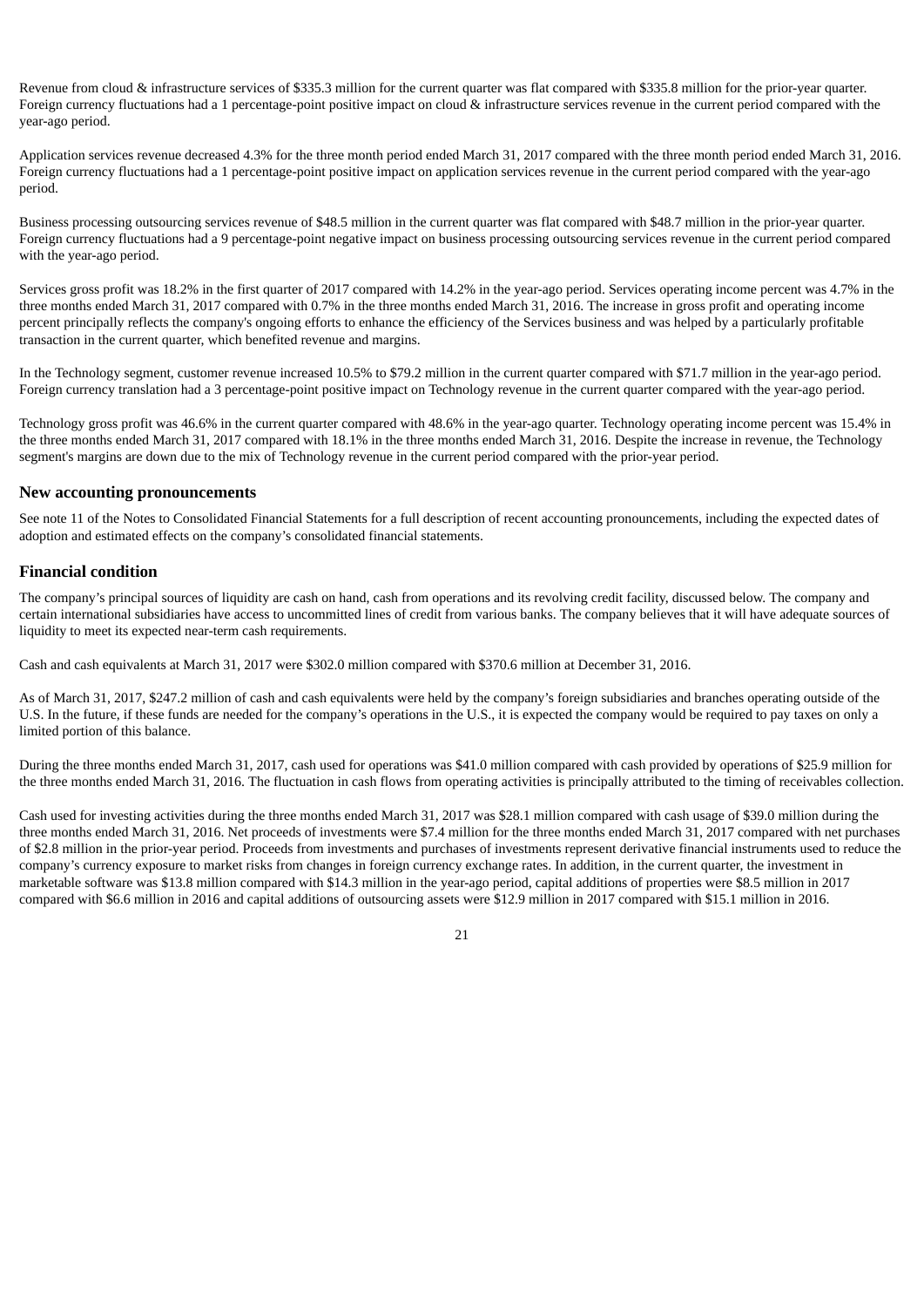Cash used for financing activities during the three months ended March 31, 2017 was \$2.8 million compared with cash provided of \$158.4 million during the three months ended March 31, 2016. Included in the prior year period was proceeds from the issuance of \$190.0 million of notes resulting in net proceeds of \$159.5 million.

At March 31, 2017, total debt was \$301.4 million compared with \$300.0 million at December 31, 2016. The increase is primarily due to the amortization of debt issuance costs and fees.

The company has a secured revolving credit facility, expiring in June 2018, that provides for loans and letters of credit up to an aggregate amount of \$150.0 million (with a limit on letters of credit of \$100.0 million). At March 31, 2017, the company had no borrowings and \$11.4 million of letters of credit outstanding under this facility. Borrowing limits under the facility are based upon the amount of eligible U.S. accounts receivable. At March 31, 2017, availability under the facility was \$100.1 million net of letters of credit issued. Borrowings under the facility bear interest based on short-term rates. The credit agreement contains customary representations and warranties, including that there has been no material adverse change in the company's business, properties, operations or financial condition. The company is required to maintain a minimum fixed charge coverage ratio if the availability under the credit facility falls below the greater of 12.5% of the lenders' commitments under the facility and \$18.75 million. The credit agreement allows the company to pay dividends on its capital stock in an amount up to \$22.5 million per year unless the company is in default and to, among other things, repurchase its equity, prepay other debt, incur other debt or liens, dispose of assets and make acquisitions, loans and investments, provided the company complies with certain requirements and limitations set forth in the agreement. Events of default include non-payment, failure to comply with covenants, materially incorrect representations and warranties, change of control and default under other debt aggregating at least \$50.0 million. The credit facility is guaranteed by Unisys Holding Corporation, Unisys NPL, Inc., Unisys AP Investment Company I and any future material domestic subsidiaries. The facility is secured by the assets of Unisys Corporation and the subsidiary guarantors, other than certain excluded assets. The company may elect to prepay or terminate the credit facility without penalty.

At March 31, 2017, the company has met all covenants and conditions under its various lending and funding agreements. The company expects to continue to meet these covenants and conditions.

In 2017, the company expects to make cash contributions of approximately \$128.3 million to its worldwide defined benefit pension plans, which is comprised of \$73.9 million primarily for non-U.S. defined benefit pension plans and \$54.4 million for the company's U.S. qualified defined benefit pension plan.

On April 17, 2017, the company issued \$440 million aggregate principal amount of 10.75% Senior Secured Notes due 2022 (the "notes"). The notes are initially fully and unconditionally guaranteed on a senior secured basis by Unisys Holding Corporation, Unisys AP Investment Company I and Unisys NPL, Inc. In the future, the notes will be guaranteed by each material domestic subsidiary and each restricted subsidiary that guarantees the secured revolving credit facility and other indebtedness of the company or another subsidiary guarantor. The notes and the guarantees will rank equally in right of payment with all of the existing and future senior debt of the company and the subsidiary guarantors. The notes and the guarantees will be structurally subordinated to all existing and future liabilities (including preferred stock, trade payables and pension liabilities) of its subsidiaries that are not subsidiary guarantors.

The notes will pay interest semiannually on April 15 and October 15, commencing on October 15, 2017 at an annual rate of 10.75%, and will mature on April 15, 2022, unless earlier repurchased or redeemed.

The company may, at its option, redeem some or all of the notes at any time on or after April 15, 2020 at a redemption price determined in accordance with the redemption schedule set forth in the indenture governing the notes (the "indenture"), plus accrued and unpaid interest, if any.

Prior to April 15, 2020, the company may, at its option, redeem some or all of the notes at any time, at a price equal to 100% of the principal amount of the notes redeemed plus a "make-whole" premium, plus accrued and unpaid interest, if any. The company may also redeem, at its option, up to 35% of the notes at any time prior to April 15, 2020, using the proceeds of certain equity offerings at a redemption price of 110.750% of the principal amount thereof, plus accrued and unpaid interest, if any. In addition, the company may redeem all (but not less than all) of the notes at any time that the Collateral Coverage Ratio is less than the Required Collateral Coverage Ratio (as such terms are described below and further defined in the indenture) at a price equal to 100% of the principal amount of the notes plus accrued and unpaid interest, if any.

The indenture contains covenants that limit the ability of the company and its restricted subsidiaries to, among other things: (i) incur additional indebtedness and guarantee indebtedness; (ii) pay dividends or make other distributions or repurchase or redeem its capital stock; (iii) prepay, redeem or repurchase certain debt; (iv) make certain prepayments in respect of pension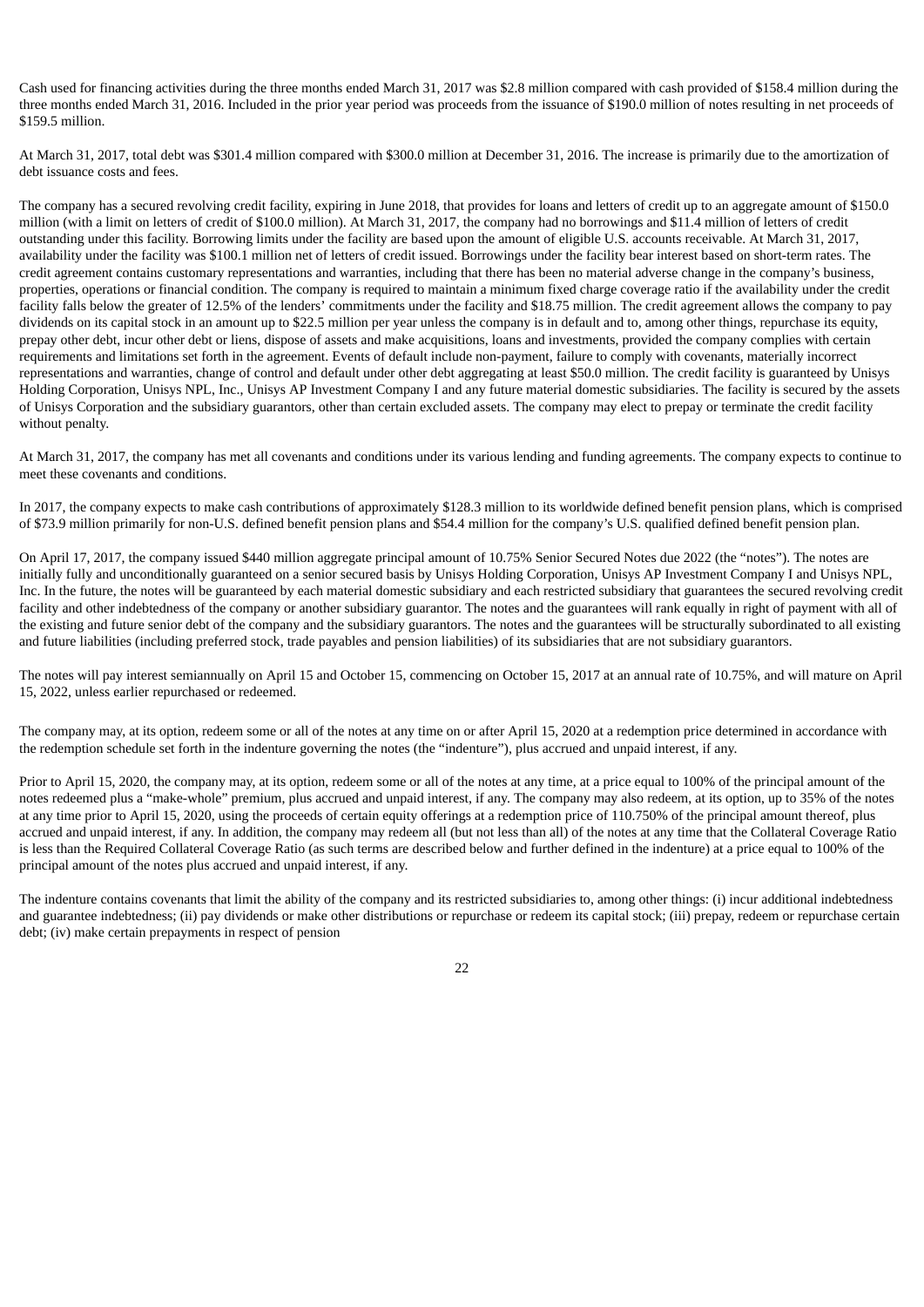obligations; (v) issue certain preferred stock or similar equity securities; (vi) make loans and investments (including investments by the company and subsidiary guarantors in subsidiaries that are not guarantors); (vii) sell assets; (viii) create or incur liens; (ix) enter into transactions with affiliates; (x) enter into agreements restricting its subsidiaries' ability to pay dividends; and (xi) consolidate, merge or sell all or substantially all of its assets. These covenants are subject to several important limitations and exceptions.

The indenture also includes a covenant requiring that the company maintain a Collateral Coverage Ratio of not less than 1.50:1.00 (the "Required Collateral Coverage Ratio") as of any test date. The Collateral Coverage Ratio is based on the ratio of (A) Grantor (as defined in the indenture) unrestricted cash and cash equivalents plus 4.75 multiplied by of the greater of  $(x)$  Grantor EBITDA (as defined in the indenture) for the most recently ended four fiscal quarters and (y) (i) the average quarterly Grantor EBITDA for the most recently ended seven fiscal quarters, multiplied by (ii) four, to (B) secured indebtedness of the Grantors. The Collateral Coverage Ratio is tested quarterly. If the Collateral Coverage Ratio is less than the Required Collateral Coverage Ratio as of any test date, and the company has not redeemed the notes within 90 days thereafter, this will be an event of default under the indenture.

If the company experiences certain kinds of changes of control (as defined in the indenture), it must offer to purchase the notes at 101% of the principal amount of the notes, plus accrued and unpaid interest, if any. In addition, if the company sells assets under certain circumstances it must apply the proceeds towards an offer to repurchase notes at a price equal to par plus accrued and unpaid interest, if any.

The indenture also provides for events of default, which, if any of them occurs, would permit or require the principal, premium, if any, interest and any other monetary obligations on all the then outstanding notes to be due and payable immediately.

On April 17, 2017, Unisys irrevocably deposited with the trustee for its 6.25% Senior Notes due 2017 (the "2017 notes") sufficient funds to fund the redemption of the 2017 notes remaining outstanding. As a result, the company has been released from its obligations under the 2017 notes and the indenture governing those notes pursuant to the satisfaction and discharge provisions thereunder, except with respect to those provisions that by their terms survive the satisfaction and discharge.

The company maintains a shelf registration statement with the Securities and Exchange Commission that covers the offer and sale of up to \$700.0 million of debt or equity securities. Subject to the company's ongoing compliance with securities laws, the company may offer and sell debt and equity securities from time to time under the shelf registration statement. In addition, from time to time the company may explore a variety of institutional debt and equity sources to fund its liquidity and capital needs.

The company may, from time to time, redeem, tender for, or repurchase its securities in the open market or in privately negotiated transactions depending upon availability, market conditions and other factors.

## **Item 3. Quantitative and Qualitative Disclosures About Market Risk**

There has been no material change in the company's assessment of its sensitivity to market risk since its disclosure in its Annual Report on Form 10-K for the fiscal year ended December 31, 2016.

## **Item 4. Controls and Procedures**

The company's management, with the participation of the company's Chief Executive Officer and Chief Financial Officer, has evaluated the effectiveness of the company's disclosure controls and procedures (as such term is defined in Rules 13a-15(e) and 15d-15(e) under the Securities Exchange Act of 1934, as amended (the Exchange Act)) as of the end of the period covered by this report. Based on this evaluation, the company's Chief Executive Officer and Chief Financial Officer concluded that, as of the end of such period, the company's disclosure controls and procedures are effective. Such evaluation did not identify any change in the company's internal control over financial reporting (as such term is defined in Rules 13a-15(f) and 15d-15(f) under the Exchange Act) that occurred during the fiscal quarter to which this report relates that has materially affected, or is reasonably likely to materially affect, the company's internal control over financial reporting.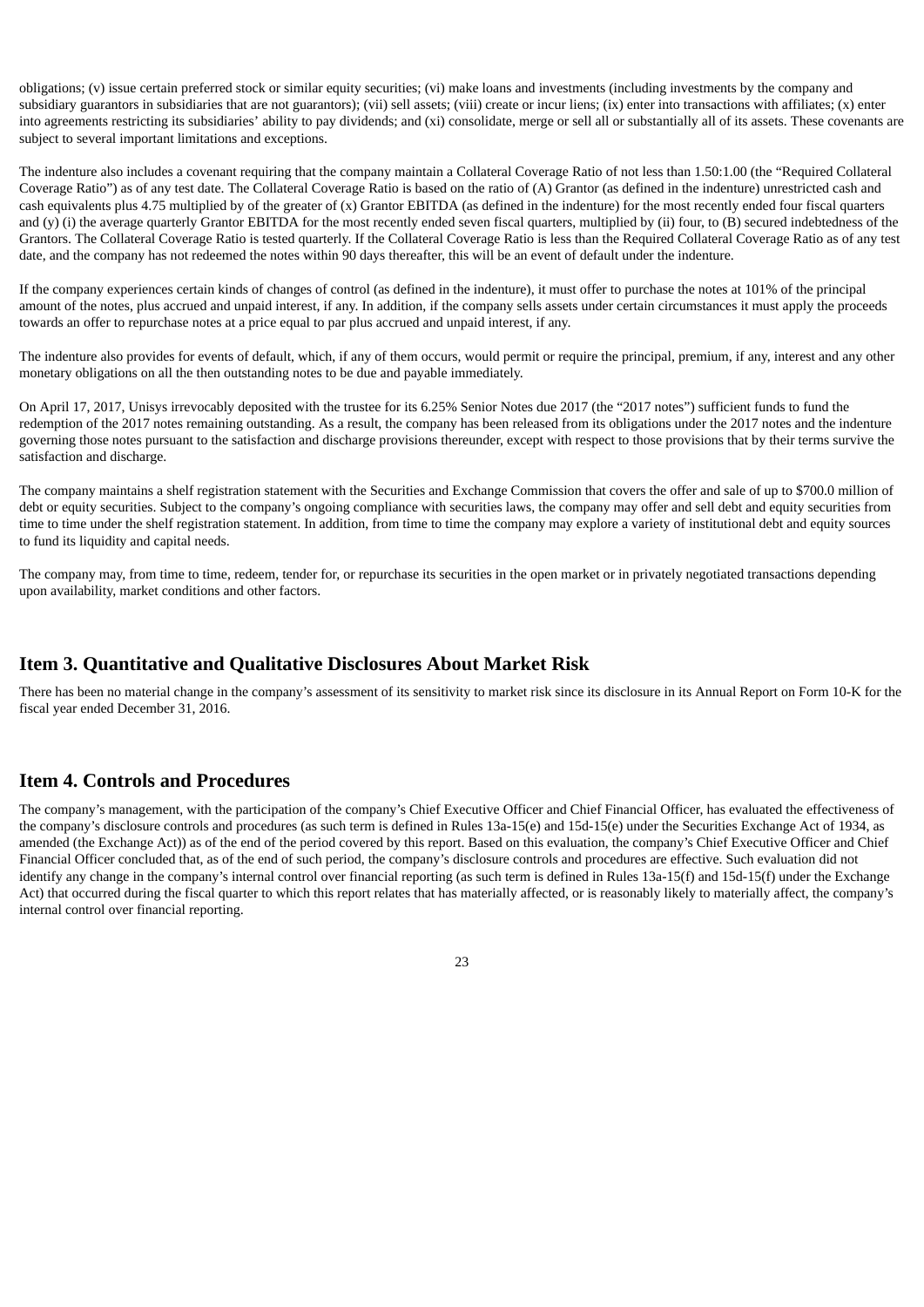# **Part II - OTHER INFORMATION**

## **Item 1. Legal Proceedings**

Information with respect to litigation is set forth in Note 9 of the Notes to Consolidated Financial Statements, and such information is incorporated herein by reference.

## **Item 1A. Risk Factors**

There have been no significant changes to the "Risk Factors" in Part I, Item 1A of the company's 2016 Form 10-K.

### CAUTIONARY STATEMENT PURSUANT TO THE U.S. PRIVATE SECURITIES LITIGATION REFORM ACT OF 1995

Risks and uncertainties that could cause the company's future results to differ materially from those expressed in "forward-looking" statements include:

- our ability to improve revenue and margins in our services business;
- our ability to maintain our installed base and sell new products in our technology business;
- our ability to effectively anticipate and respond to volatility and rapid technological innovation in our industry;
- our ability to access financing markets:
- our significant pension obligations and requirements to make significant cash contributions to our defined benefit pension plans;
- our ability to realize additional anticipated cost savings and successfully implement our cost reduction initiatives to drive efficiencies across all of our operations;
- our ability to retain significant clients;
- the potential adverse effects of aggressive competition in the information services and technology marketplace;
- cybersecurity breaches could result in significant costs and could harm our business and reputation;
- our ability to attract, motivate and retain experienced and knowledgeable personnel in key positions;
- the risks of doing business internationally when a significant portion of our revenue is derived from international operations;
- our contracts may not be as profitable as expected or provide the expected level of revenues;
- contracts with U.S. governmental agencies may subject us to audits, criminal penalties, sanctions and other expenses and fines;
- a significant disruption in our IT systems could adversely affect our business and reputation;
- we may face damage to our reputation or legal liability if our clients are not satisfied with our services or products;
- the performance and capabilities of third parties with whom we have commercial relationships;
- a termination of the company's U.S. defined benefit pension plan
- the adverse effects of global economic conditions, acts of war, terrorism or natural disasters;
- the potential for intellectual property infringement claims to be asserted against us or our clients;
- the possibility that pending litigation could affect our results of operations or cash flow; and
- the business and financial risk in implementing future dispositions or acquisitions.

Other factors discussed in this report, although not listed here, also could materially affect the company's future results.

## **Item 6. Exhibits**

(a) Exhibits

See Exhibit Index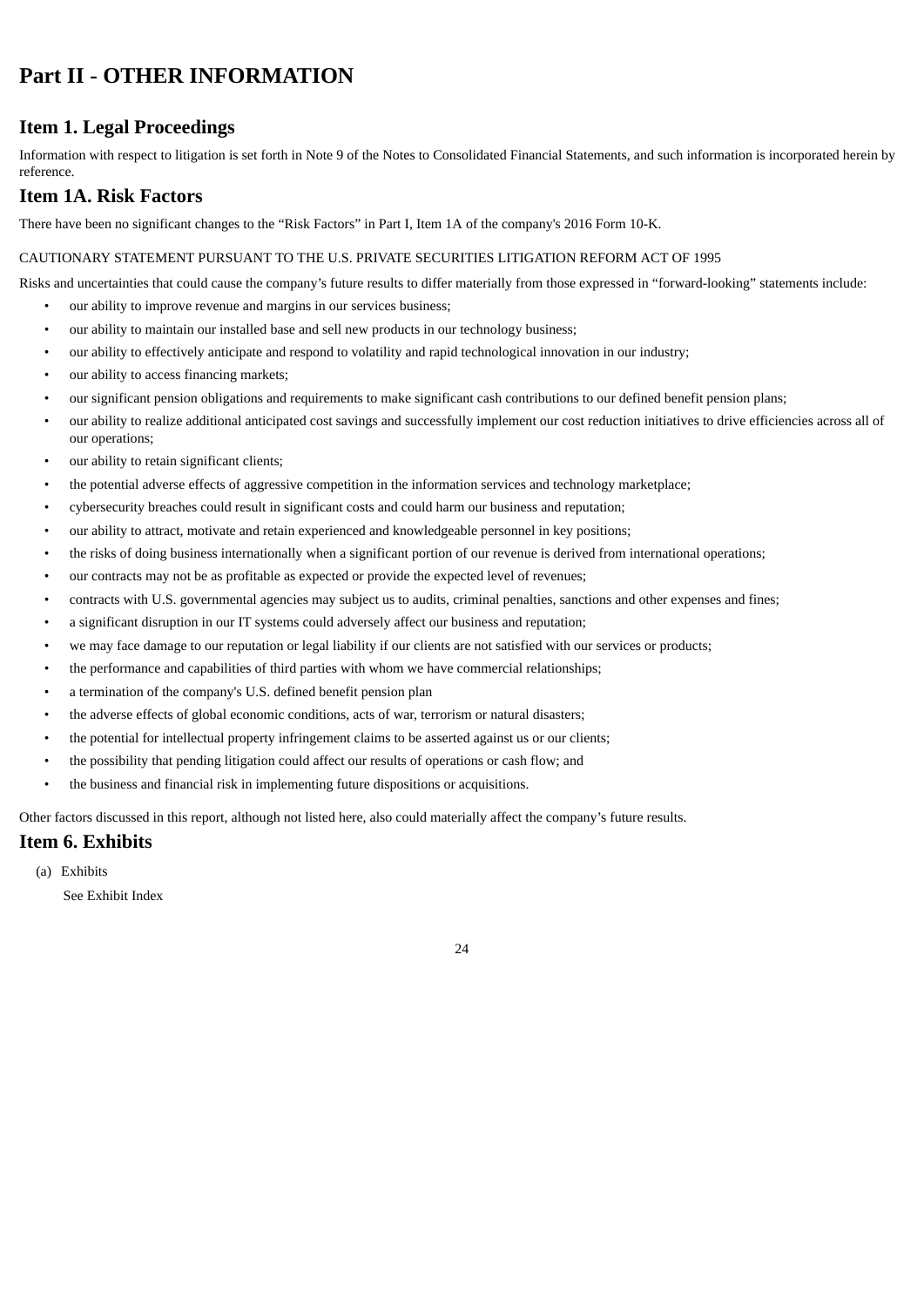## **SIGNATURES**

Date: April 28, 2017

Pursuant to the requirements of the Securities Exchange Act of 1934, the registrant has duly caused this report to be signed on its behalf by the undersigned thereunto duly authorized.

UNISYS CORPORATION

| By: | /s/ Inder M. Singh             |
|-----|--------------------------------|
|     | Inder M. Singh                 |
|     | Senior Vice President and      |
|     | Chief Financial Officer        |
|     | (Principal Financial Officer)  |
|     |                                |
| By: | /s/ Michael M. Thomson         |
|     | Michael M. Thomson             |
|     | Vice President and             |
|     | Corporate Controller           |
|     | (Principal Accounting Officer) |
|     |                                |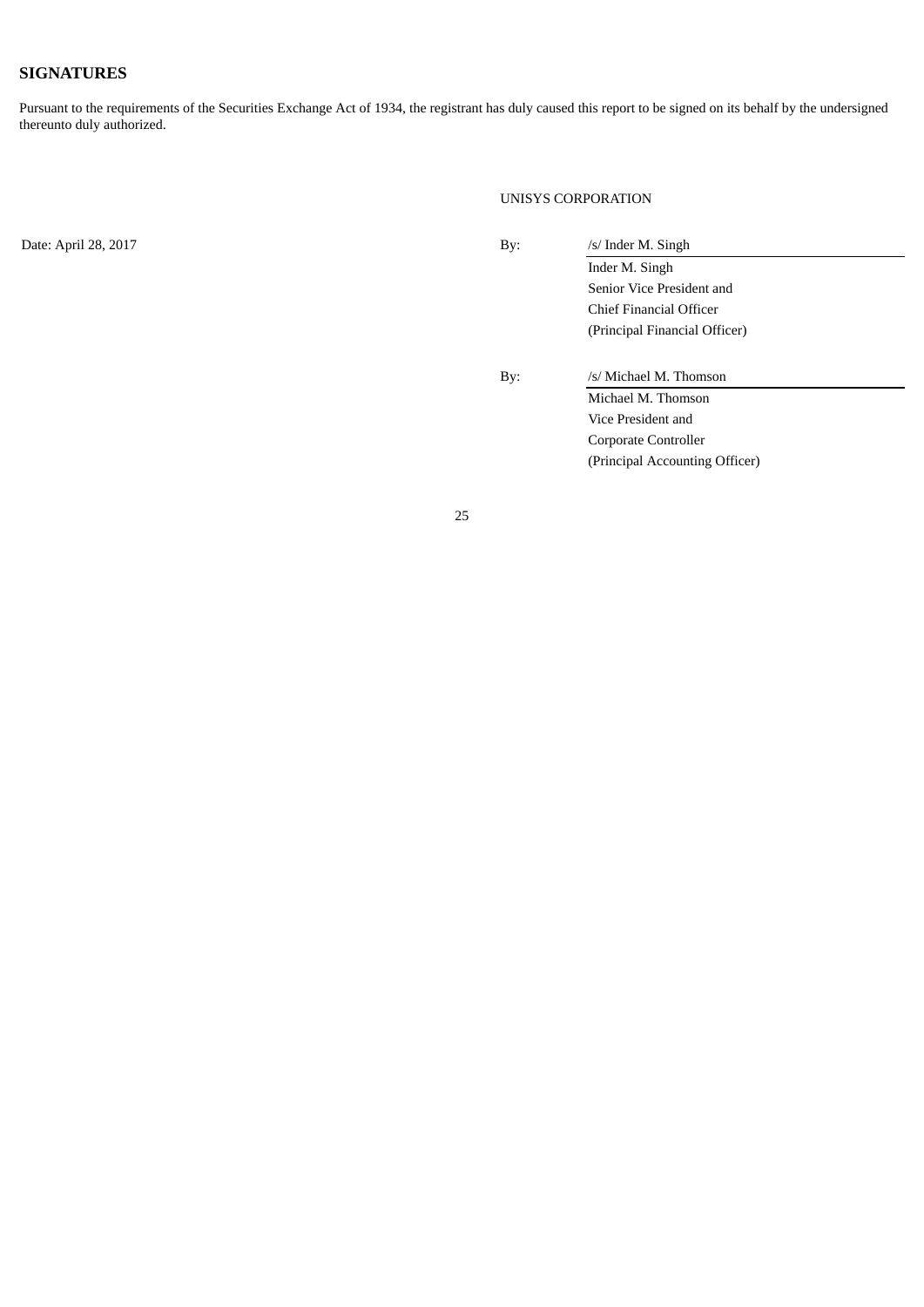## **EXHIBIT INDEX**

| <b>Exhibit Number</b> | <b>Description</b>                                                                                                                                                                                                                                                                                                                               |
|-----------------------|--------------------------------------------------------------------------------------------------------------------------------------------------------------------------------------------------------------------------------------------------------------------------------------------------------------------------------------------------|
| <u>3.1</u>            | Restated Certificate of Incorporation of Unisys Corporation (incorporated by reference to Exhibit 3.1 to the registrant's Current<br>Report on Form 8-K filed on April 30, 2010)                                                                                                                                                                 |
| 3.2                   | Certificate of Amendment to Restated Certificate of Incorporation of Unisys Corporation (incorporated by reference to Exhibit 3.1<br>to the registrant's Current Report on Form 8-K filed on April 28, 2011)                                                                                                                                     |
| <u>3.3</u>            | Certificate of Amendment of the Restated Certificate of Incorporation of Unisys Corporation (incorporated by reference to Exhibit<br>3.1 to the registrant's Current Report on Form 8-K filed on April 28, 2017)                                                                                                                                 |
| <u>3.4</u>            | Bylaws of Unisys Corporation, as amended through April 30, 2015 (incorporated by reference to Exhibit 3.3 to the Company's<br>Quarterly Report on Form 10-Q filed on April 30, 2015)                                                                                                                                                             |
| <u>4.1</u>            | Indenture, dated as of April 17, 2017, among Unisys Corporation, Unisys Holding Corporation, Unisys AP Investment Company<br>I, Unisys NPL, Inc. and Wells Fargo Bank, National Association (incorporated by reference to Exhibit 4.1 to the registrant's<br>Current Report on Form 8-K filed on April 17, 2017)                                 |
| 10.1                  | Security Agreement, dated as of April 17, 2017, by and among Unisys Corporation, Unisys Holding Corporation, Unisys AP<br>Investment Company I, Unisys NPL, Inc. and Wells Fargo Bank, National Association (incorporated by reference to Exhibit 10.1<br>to the registrant's Current Report on Form 8-K filed on April 17, 2017)                |
| <b>10.2</b>           | Collateral Trust Agreement, dated as of April 17, 2017, by and among Unisys Corporation, Unisys Holding Corporation, Unisys<br>AP Investment Company I, Unisys NPL, Inc. and Wells Fargo Bank, National Association (incorporated by reference to Exhibit<br>10.2 to the registrant's Current Report on Form 8-K filed on April 17, 2017)        |
| 10.3                  | ABL-Notes Intercreditor Agreement, dated as of April 17, 2017, by and among Unisys Corporation, Unisys Holding Corporation,<br>Unisys AP Investment Company I, Unisys NPL, Inc. and Wells Fargo Bank, National Association (incorporated by reference to<br>Exhibit 10.3 to the registrant's Current Report on Form 8-K filed on April 17, 2017) |
| 12                    | Statement of Computation of Ratio of Earnings to Combined Fixed Charges and Preferred Stock Dividends                                                                                                                                                                                                                                            |
| <u>31.1</u>           | Certification of Peter A. Altabef required by Rule 13a-14(a) or Rule 15d-14(a)                                                                                                                                                                                                                                                                   |
| 31.2                  | Certification of Inder M. Singh required by Rule 13a-14(a) or Rule 15d-14(a)                                                                                                                                                                                                                                                                     |
| 32.1                  | Certification of Peter A. Altabef required by Rule 13a-14(b) or Rule 15d-14(b) and Section 906 of the Sarbanes-Oxley Act of<br>2002, 18 U.S.C. Section 1350                                                                                                                                                                                      |
| 32.2                  | Certification of Inder M. Singh required by Rule 13a-14(b) or Rule 15d-14(b) and Section 906 of the Sarbanes-Oxley Act of 2002,<br>18 U.S.C. Section 1350                                                                                                                                                                                        |
| 101.INSXBRL           | <b>Instance Document</b>                                                                                                                                                                                                                                                                                                                         |
| 101.SCHXBRL           | <b>Taxonomy Extension Schema Document</b>                                                                                                                                                                                                                                                                                                        |
| 101.CALXBRL           | Taxonomy Extension Calculation Linkbase Document                                                                                                                                                                                                                                                                                                 |
| 101.LABXBRL           | Taxonomy Extension Labels Linkbase Document                                                                                                                                                                                                                                                                                                      |
| 101.PREXBRL           | Taxonomy Extension Presentation Linkbase Document                                                                                                                                                                                                                                                                                                |
| 101.DEFXBRL           | Taxonomy Extension Definition Linkbase Document                                                                                                                                                                                                                                                                                                  |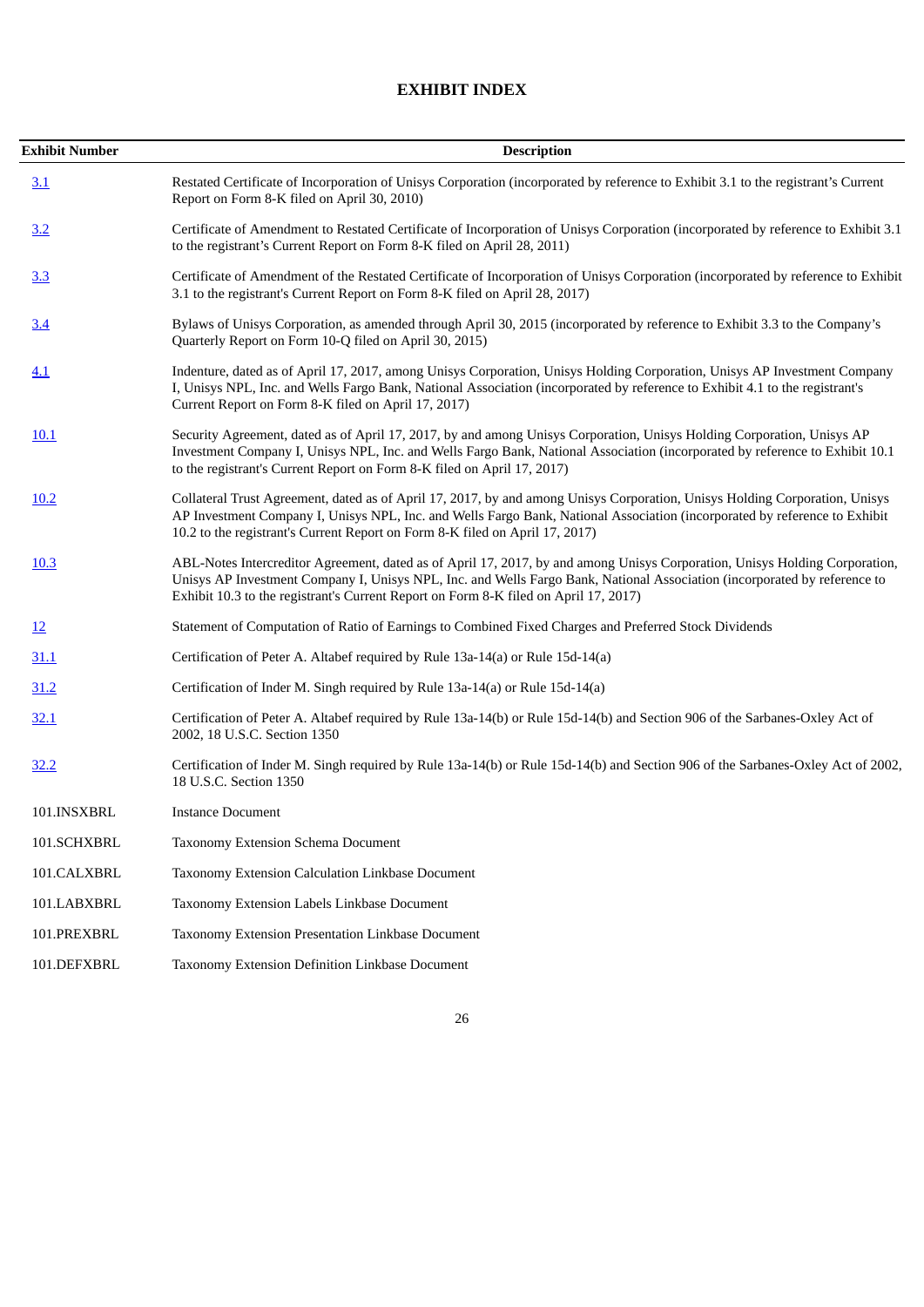## UNISYS CORPORATION COMPUTATION OF RATIO OF EARNINGS TO COMBINED FIXED CHARGES AND PREFERRED STOCK DIVIDENDS (UNAUDITED)

|  |  |  |  | (\$ in millions) |
|--|--|--|--|------------------|
|--|--|--|--|------------------|

|                                                                      | <b>Three Months</b><br><b>Ended March</b><br>31, |        | Years Ended December 31 |       |      |        |      |       |      |       |    |       |  |
|----------------------------------------------------------------------|--------------------------------------------------|--------|-------------------------|-------|------|--------|------|-------|------|-------|----|-------|--|
|                                                                      | 2017                                             |        | 2016                    |       | 2015 |        | 2014 |       | 2013 |       |    | 2012  |  |
| <b>Fixed charges</b>                                                 |                                                  |        |                         |       |      |        |      |       |      |       |    |       |  |
| Interest expense                                                     | \$<br>5.7                                        |        | \$<br>27.4              |       | \$.  | 11.9   | \$   | 9.2   | \$   | 9.9   | \$ | 27.5  |  |
| Interest capitalized during the period                               |                                                  | 0.8    |                         | 3.0   |      | 3.1    |      | 4.0   |      | 3.2   |    | 5.3   |  |
| Amortization of revolving credit facility expenses                   |                                                  | 0.1    |                         | 0.4   |      | 1.5    |      | 1.6   |      | 1.6   |    | 1.7   |  |
| Portion of rental expense representative of interest                 | 5.2                                              |        | 25.8                    |       |      | 26.9   |      | 27.9  |      | 28.4  |    | 28.2  |  |
| <b>Total Fixed Charges</b>                                           | 11.8                                             |        | 56.6                    |       |      | 43.4   |      | 42.7  |      | 43.1  |    | 62.7  |  |
| Preferred stock dividend requirements (a)                            |                                                  |        |                         |       |      |        |      | 2.7   |      | 16.2  |    | 16.2  |  |
| Total fixed charges and preferred stock dividends                    | 11.8                                             |        |                         | 56.6  |      | 43.4   |      | 45.4  |      | 59.3  |    | 78.9  |  |
| <b>Earnings</b>                                                      |                                                  |        |                         |       |      |        |      |       |      |       |    |       |  |
| Income (loss) before income taxes                                    | (16.8)                                           |        | 20.5                    |       |      | (58.8) |      | 145.5 |      | 219.4 |    | 254.1 |  |
| Add amortization of capitalized interest                             | 0.8                                              |        |                         | 3.1   |      | 3.7    |      | 4.5   |      | 5.0   |    | 7.5   |  |
| Subtotal                                                             | (16.0)                                           |        | 23.6                    |       |      | (55.1) |      | 150.0 |      | 224.4 |    | 261.6 |  |
| Fixed charges per above                                              | 11.8                                             |        | 56.6                    |       |      | 43.4   |      | 42.7  |      | 43.1  |    | 62.7  |  |
| Less interest capitalized during the period                          | (0.8)                                            |        |                         | (3.0) |      | (3.1)  |      | (4.0) |      | (3.2) |    | (5.3) |  |
| Total earnings                                                       | \$<br>(5.0)                                      |        | 77.2<br>S.              |       | S    | (14.8) | \$   | 188.7 | S    | 264.3 | \$ | 319.0 |  |
| Ratio of earnings to fixed charges                                   |                                                  | $\ast$ | 1.36                    |       |      | $\ast$ |      | 4.42  |      | 6.13  |    | 5.09  |  |
| Ratio of earnings to fixed charges and preferred stock dividends (b) |                                                  | N/A    | 1.36                    |       |      | N/A    |      | 4.16  |      | 4.46  |    | 4.04  |  |

(a) Amounts have not been grossed up for income taxes since the preferred stock was issued by the U.S. parent corporation which has a full valuation allowance against its net deferred tax assets.

(b) The ratio of earnings to fixed charges and preferred stock dividends is calculated by dividing total earnings by total fixed charges and preferred stock dividends.

\* Earnings for the quarter ended March 31, 2017 and the year ended December 31, 2015, were inadequate to cover fixed charges by \$16.8 million and \$58.2 million, respectively.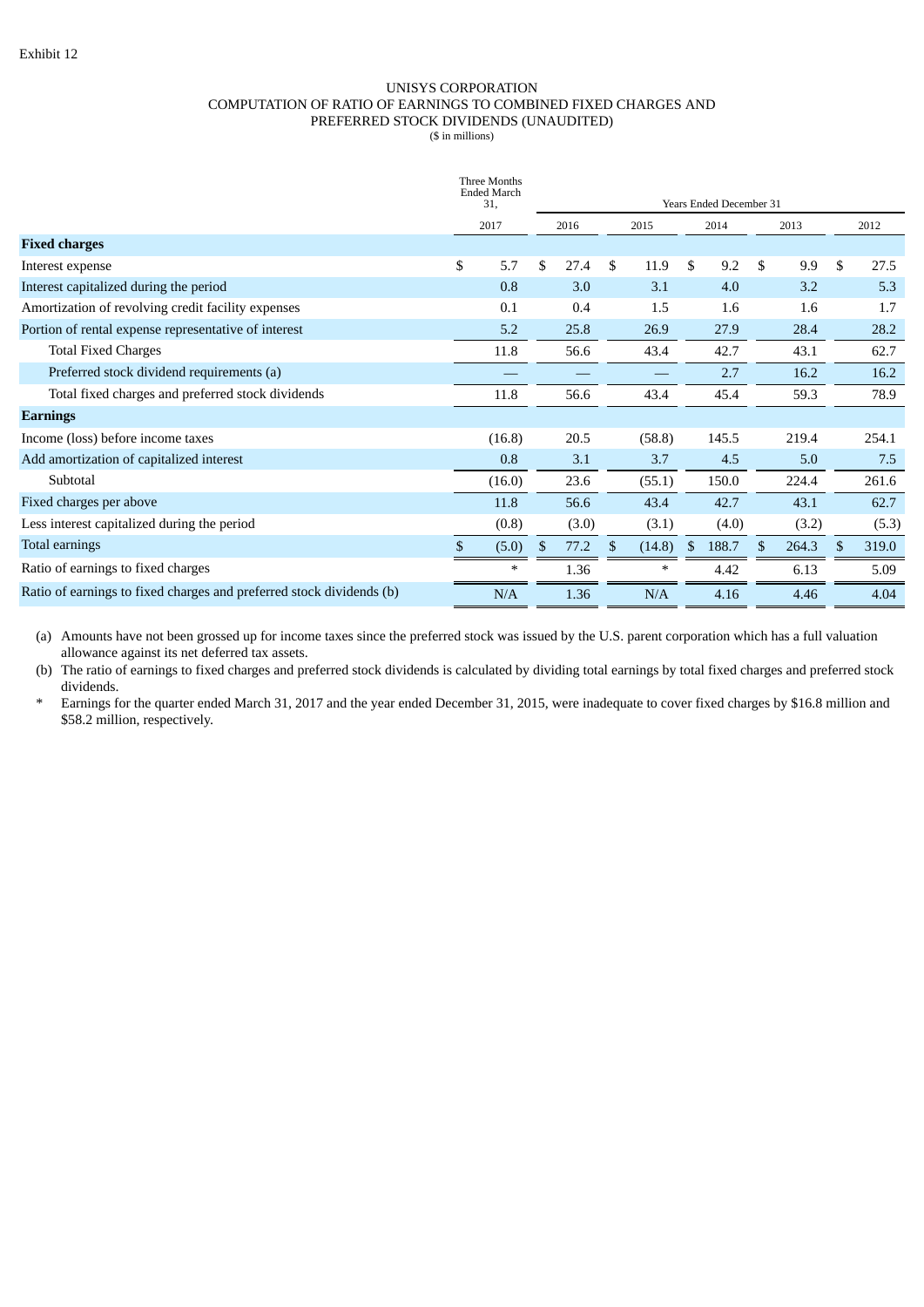#### **CERTIFICATION**

#### I, Peter A. Altabef, certify that:

1. I have reviewed this quarterly report on Form 10-Q of Unisys Corporation;

2. Based on my knowledge, this report does not contain any untrue statement of a material fact or omit to state a material fact necessary to make the statements made, in light of the circumstances under which such statements were made, not misleading with respect to the period covered by this report;

3. Based on my knowledge, the financial statements, and other financial information included in this report, fairly present in all material respects the financial condition, results of operations and cash flows of the registrant as of, and for, the periods presented in this report;

4. The registrant's other certifying officer and I are responsible for establishing and maintaining disclosure controls and procedures (as defined in Exchange Act Rules 13a-15(e) and 15d-15(e)) and internal control over financial reporting (as defined in Exchange Act Rules 13a-15(f) and 15d-15(f)) for the registrant and have:

a. Designed such disclosure controls and procedures, or caused such disclosure controls and procedures to be designed under our supervision, to ensure that material information relating to the registrant, including its consolidated subsidiaries, is made known to us by others within those entities, particularly during the period in which this report is being prepared;

b. Designed such internal control over financial reporting, or caused such internal control over financial reporting to be designed under our supervision, to provide reasonable assurance regarding the reliability of financial reporting and the preparation of financial statements for external purposes in accordance with generally accepted accounting principles;

c. Evaluated the effectiveness of the registrant's disclosure controls and procedures and presented in this report our conclusions about the effectiveness of the disclosure controls and procedures, as of the end of the period covered by this report based on such evaluation; and

d. Disclosed in this report any change in the registrant's internal control over financial reporting that occurred during the registrant's most recent fiscal quarter (the registrant's fourth fiscal quarter in the case of an annual report) that has materially affected, or is reasonably likely to materially affect, the registrant's internal control over financial reporting; and

5. The registrant's other certifying officer and I have disclosed, based on our most recent evaluation of internal control over financial reporting, to the registrant's auditors and the audit committee of the registrant's board of directors (or persons performing the equivalent functions):

a. All significant deficiencies and material weaknesses in the design or operation of internal control over financial reporting which are reasonably likely to adversely affect the registrant's ability to record, process, summarize and report financial information; and

b. Any fraud, whether or not material, that involves management or other employees who have a significant role in the registrant's internal control over financial reporting.

Date: April 28, 2017

Name: Peter A. Altabef

/s/ Peter A. Altabef

Title: President and Chief Executive Officer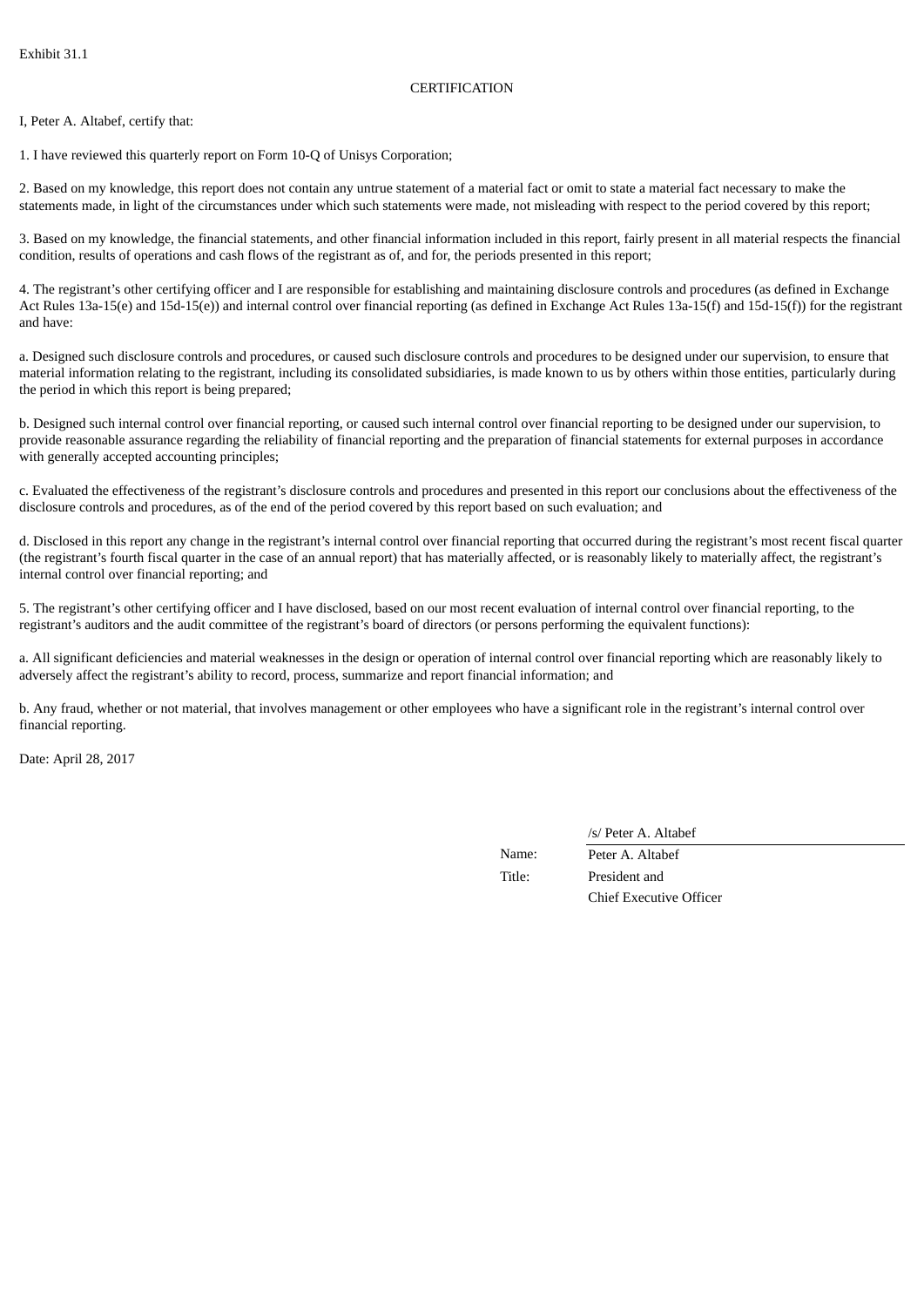#### **CERTIFICATION**

#### I, Inder M. Singh, certify that:

1. I have reviewed this quarterly report on Form 10-Q of Unisys Corporation;

2. Based on my knowledge, this report does not contain any untrue statement of a material fact or omit to state a material fact necessary to make the statements made, in light of the circumstances under which such statements were made, not misleading with respect to the period covered by this report;

3. Based on my knowledge, the financial statements, and other financial information included in this report, fairly present in all material respects the financial condition, results of operations and cash flows of the registrant as of, and for, the periods presented in this report;

4. The registrant's other certifying officer and I are responsible for establishing and maintaining disclosure controls and procedures (as defined in Exchange Act Rules 13a-15(e) and 15d-15(e)) and internal control over financial reporting (as defined in Exchange Act Rules 13a-15(f) and 15d-15(f)) for the registrant and have:

a. Designed such disclosure controls and procedures, or caused such disclosure controls and procedures to be designed under our supervision, to ensure that material information relating to the registrant, including its consolidated subsidiaries, is made known to us by others within those entities, particularly during the period in which this report is being prepared;

b. Designed such internal control over financial reporting, or caused such internal control over financial reporting to be designed under our supervision, to provide reasonable assurance regarding the reliability of financial reporting and the preparation of financial statements for external purposes in accordance with generally accepted accounting principles;

c. Evaluated the effectiveness of the registrant's disclosure controls and procedures and presented in this report our conclusions about the effectiveness of the disclosure controls and procedures, as of the end of the period covered by this report based on such evaluation; and

d. Disclosed in this report any change in the registrant's internal control over financial reporting that occurred during the registrant's most recent fiscal quarter (the registrant's fourth fiscal quarter in the case of an annual report) that has materially affected, or is reasonably likely to materially affect, the registrant's internal control over financial reporting; and

5. The registrant's other certifying officer and I have disclosed, based on our most recent evaluation of internal control over financial reporting, to the registrant's auditors and the audit committee of the registrant's board of directors (or persons performing the equivalent functions):

a. All significant deficiencies and material weaknesses in the design or operation of internal control over financial reporting which are reasonably likely to adversely affect the registrant's ability to record, process, summarize and report financial information; and

b. Any fraud, whether or not material, that involves management or other employees who have a significant role in the registrant's internal control over financial reporting.

Date: April 28, 2017

Name: Inder M. Singh Title: Senior Vice President and Chief Financial Officer

/s/ Inder M. Singh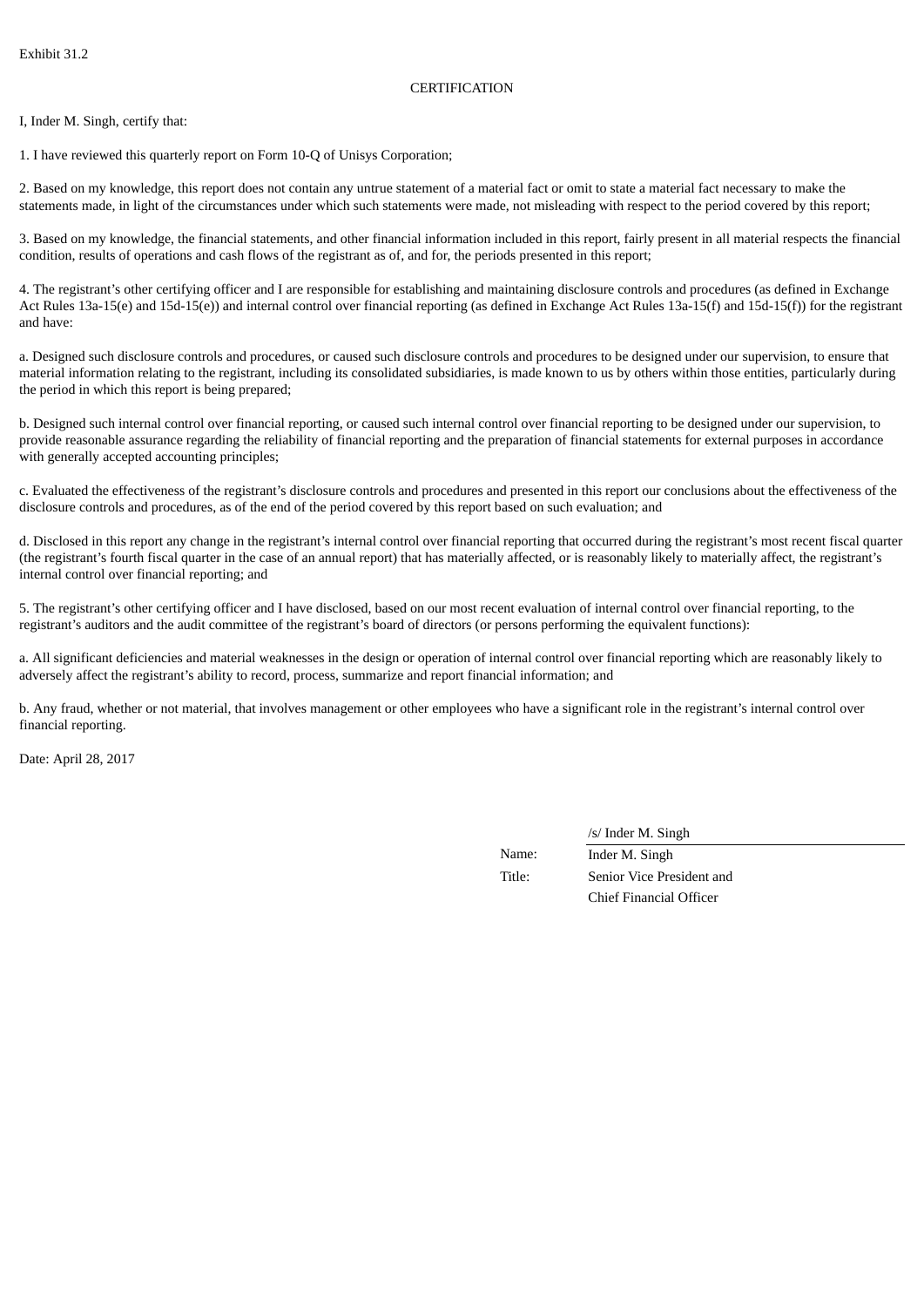### CERTIFICATION OF PERIODIC REPORT

I, Peter A. Altabef, President and Chief Executive Officer of Unisys Corporation (the "Company"), certify, pursuant to Section 906 of the Sarbanes-Oxley Act of 2002, 18 U.S.C. Section 1350, that:

(1) the Quarterly Report on Form 10-Q of the Company for the quarterly period ended March 31, 2017 (the "Report") fully complies with the requirements of Section 13(a) of the Securities Exchange Act of 1934 (15 U.S.C. 78m); and

(2) the information contained in the Report fairly presents, in all material respects, the financial condition and results of operations of the Company.

Date: April 28, 2017

/s/ Peter A. Altabef

Peter A. Altabef President and Chief Executive Officer

A signed original of this written statement required by Section 906 has been provided to the Company and will be retained by the Company and furnished to the Securities and Exchange Commission or its staff upon request.